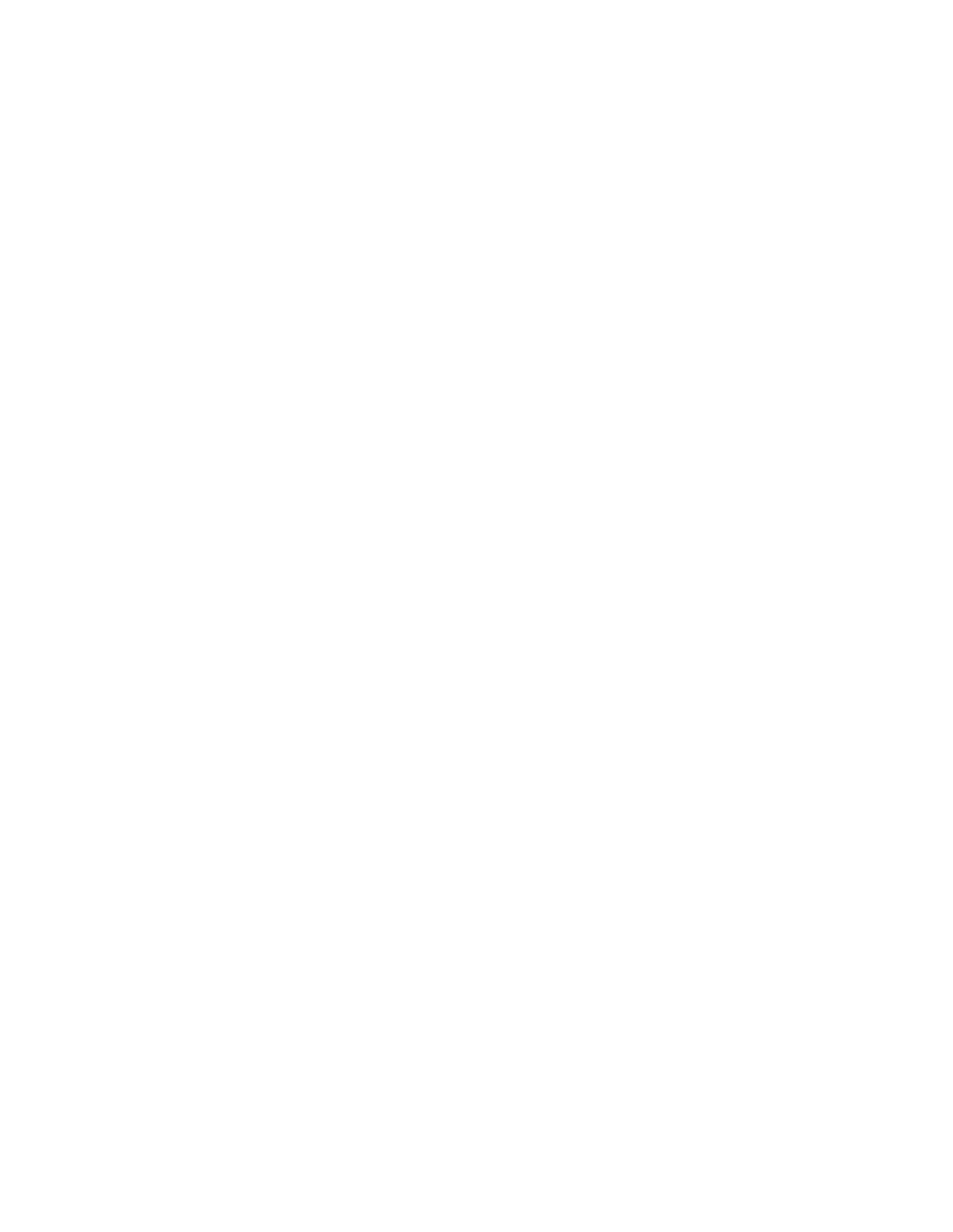### **RX-Express III**

#### *Table of Contents Page*

Copyright© 2006

MAN-182-404

No part of this manual may be reproduced or used in any form or by any means (i.e. graphic, electronic, photocopying or electronic retrieval systems) without the express written permission of the **HYDRAMASTER**8 Corporation. All rights reserved.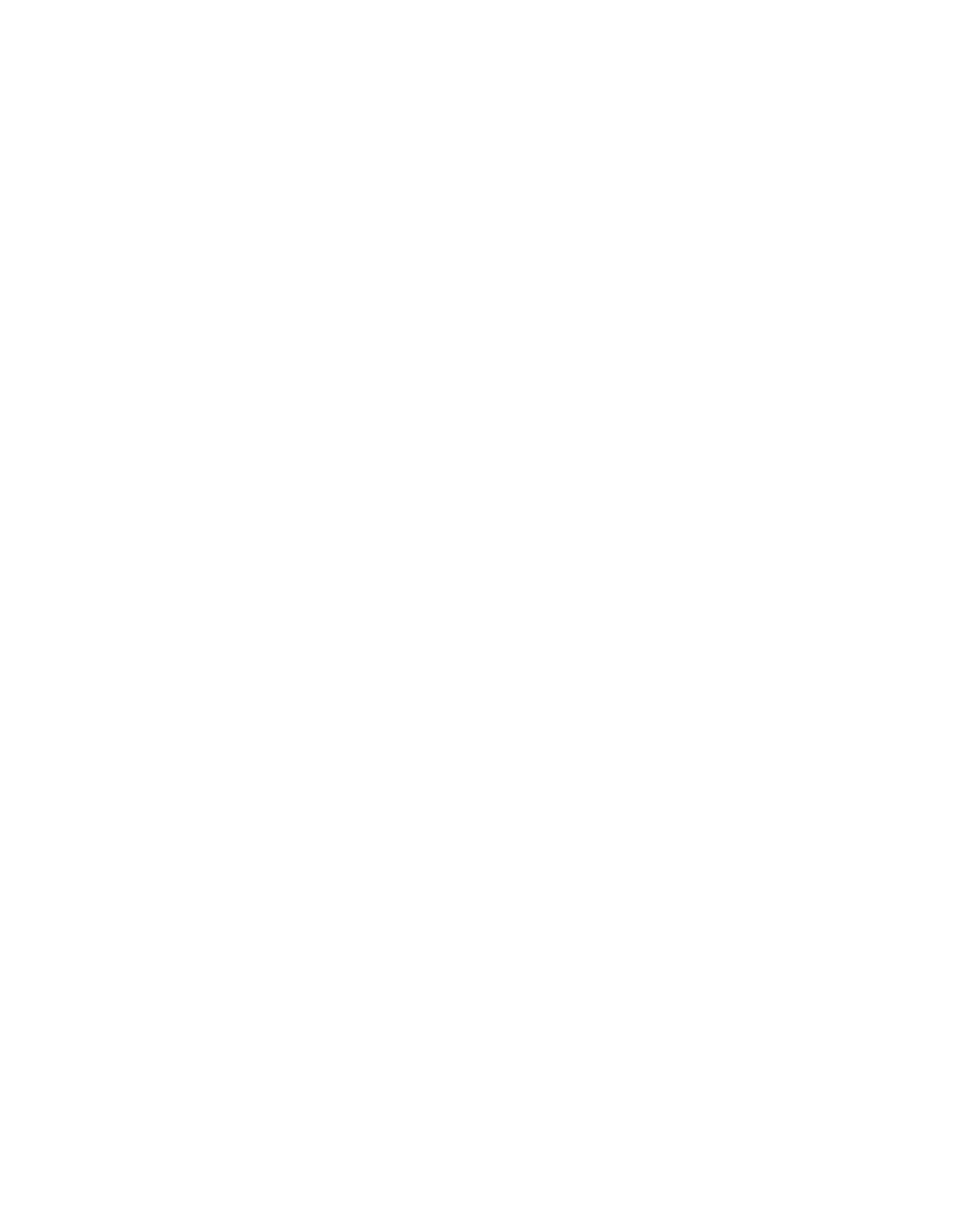## *Machine Specifications*

**Size**: 46" L x 38 1/2" H x 15" W

**Weight**: 110 lbs.

**Gearbox Oil Capacity:** 14 oz.

**Vacuum Motor:** (2) Two Stage 5.7" 107" H<sub>2</sub>0 Lift - 197 CFM

**Solution Pump:** Diaphragm Type, Continuous Duty, By-Pass 1.25 GPM - 60 PSI Max

**Solution Tank Capacity:** 12 gallons

**Recovery Tank Capacity:** 12 gallons

**Head Speed:** 130 RPMs

- **Motor:** 115 volts 1/2 HP
	- 5.6 amps

#### **Automatic Scrubber Attachment Kit:**

- 1 Squeegee Attachment
- 1 Trailer Hook
- 1 Pad Driver Head or Brush Head Assembly
- 1 Head Removal Wrench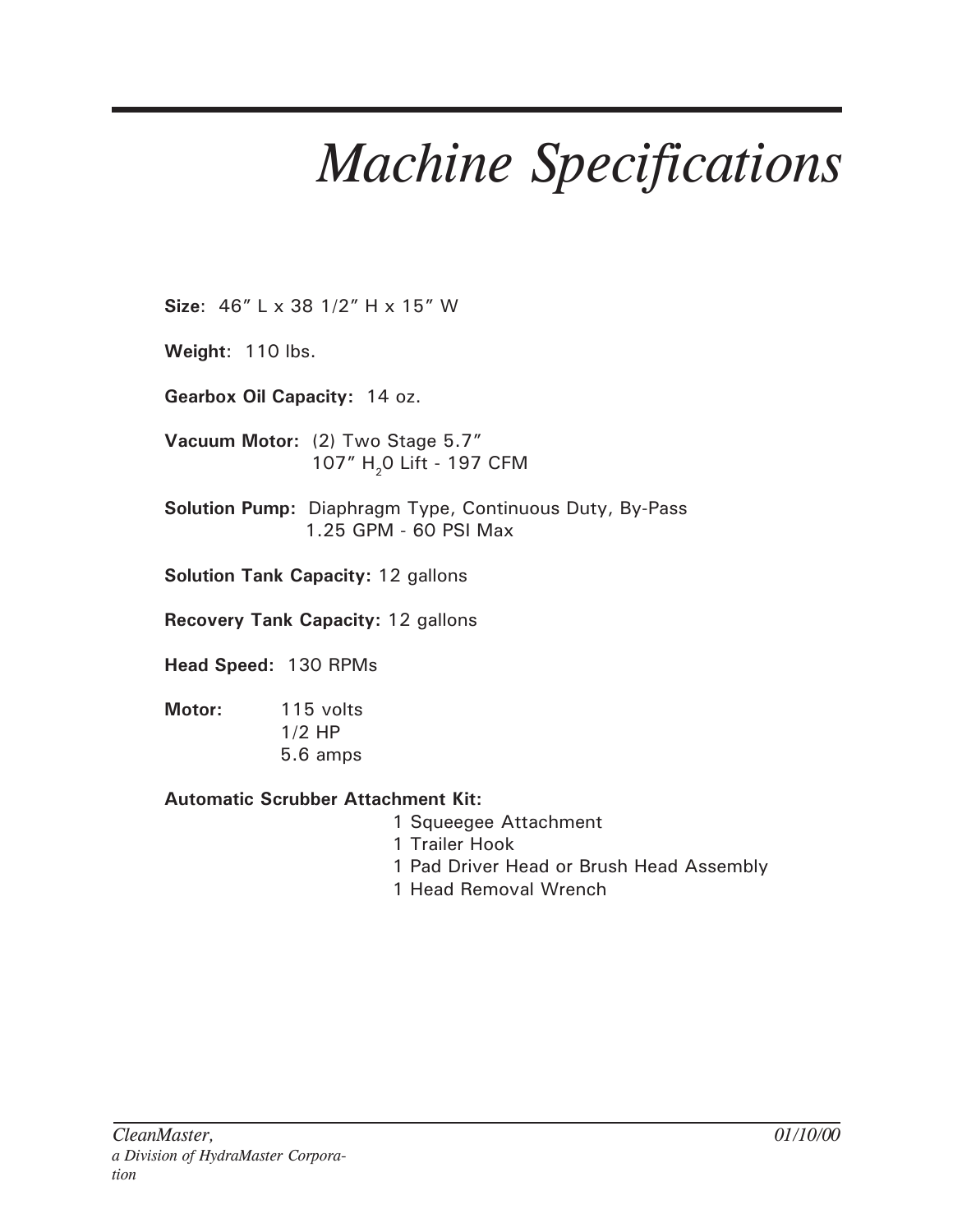# *Preparation and Precautions*

TO PREPARE...

Carefully remove the unit from its shipping container and inspect for damage. If damage from shipping has occurred, notify the carrier immediately.

The unit may come partially disassembled. Please refer to the exploded view for a proper tank configuration. Remove the solid shipping plug from the top of the gearbox and replace it with the vented plug provided.

*If there is any evidence of oil on any of the packaging material, or in the machine itself, it may have come from the gearbox of the unit. Check the oil level of the gearbox prior to the operation of the unit.*

**Important:** Remove the solid shipping plug from the top of the gearbox and replace it with the vented plug provided before operating the machine.

#### **PRECAUTIONS**

- 1. To avoid hazardous conditions, do not use your machine in areas where flammable and/or explosive vapors or dust are present.
- 2. Connect only to a grounded (3 wire) outlet. See illustration.



To reduce risk of electrical shock, use the equipment indoors or contained within a vehicle (i.e. service van). Do not expose the machine to weather.



#### **GROUNDING INSTRUCTIONS:**

The RX-Express should be grounded while in use to protect the technician from electrical shock. The power cords are equipped with suitable three conductor plugs. If grounded outlets are not available, use three way adapters (see Figure B).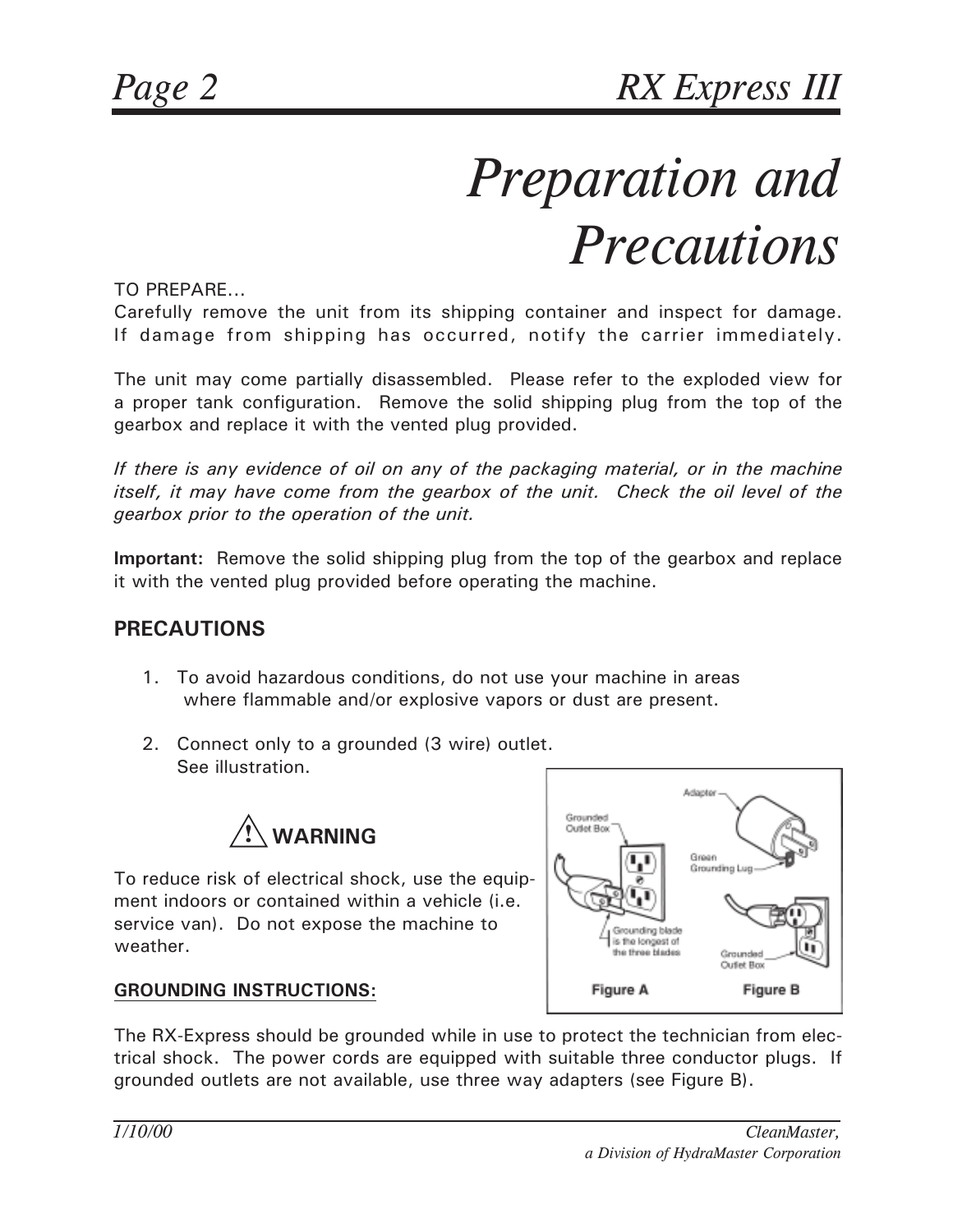#### **GROUNDING INSTRUCTIONS (cont.) :**

The green (or green and yellow) conductor in the cord is the grounding wire. Never connect the grounding blade to a live terminal. Your terminal is designed to be used on less than 150 volts and has plugs resembling the one shown in Figure A. A grounding adapter is available locally for connecting plugs to 2-prong receptacles. The green (or green and yellow) right lug extending from the adapter must be connected to a properly grounded outlet.

**NOTE:** Use only three wire extension cords which have three prong groundingtype plugs and three prong receptacles or adapters that accept the appliance's plug. Replace or repair any damaged cords.

- 3. Always disconnect the machine from the electrical outlet before servicing.
- 4. Water heaters, when required, should be installed in-line, downstream of this unit. Damage to the pumps will occur if water temperature exceeds 160 degrees.
- 5. Empty the entire machine of water before trying to lift it.
- 6. Do not allow the recovery tank to overfill with liquid or foam. If foam occurs, a defoamer should be used.
- 7. After each use of the machine, rinse out and empty the recovery tank. Then, with the recovery lid open and the vacuum hose off, run the vacuum motor to allow the tank to dry.
- 8. Do not expose the machine to freezing temperatures.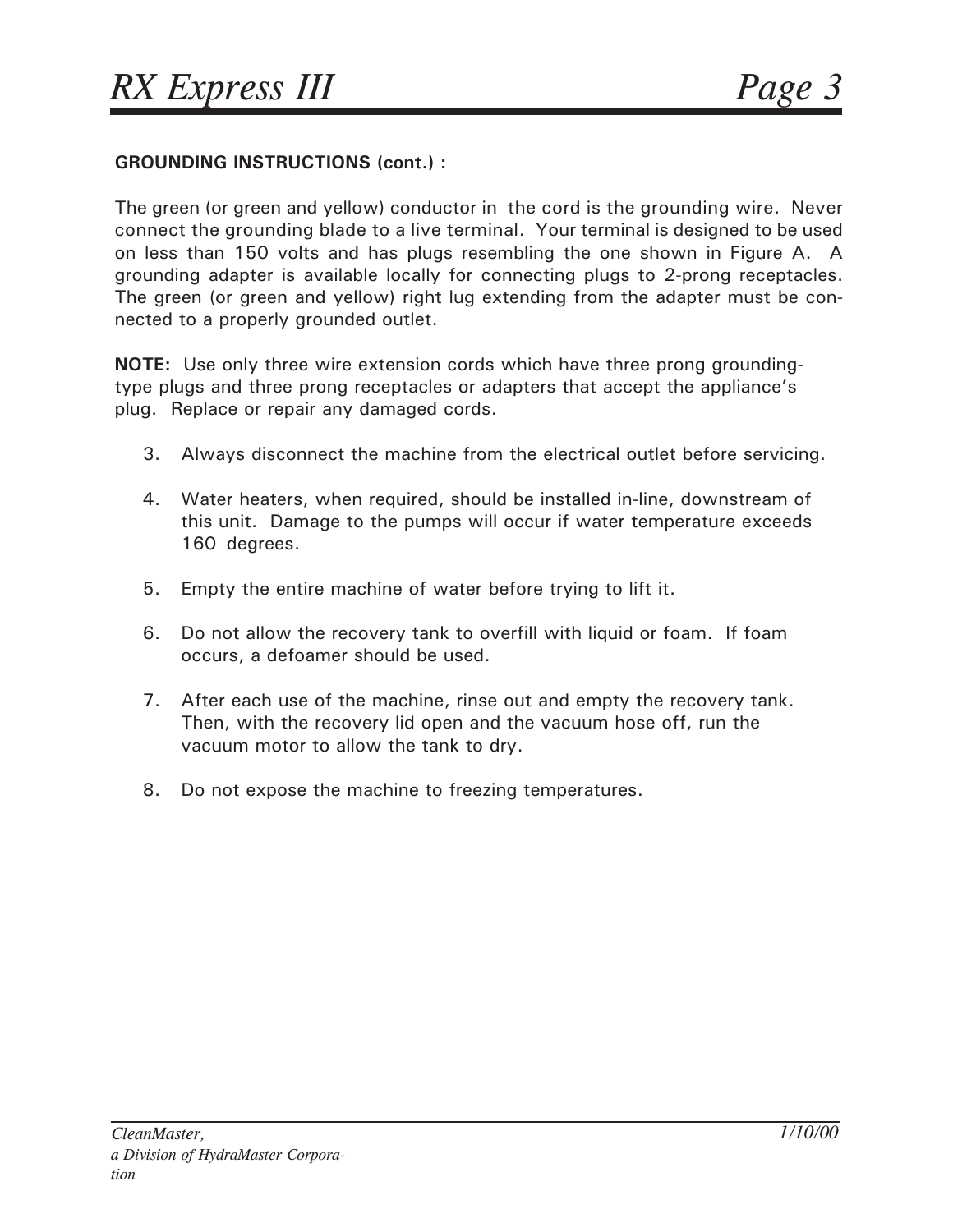# *Operation*

#### CONTROLS

There are three switches installed in the dash box located on the main handle assembly, one each for the vacuum pump, cleaning head, and solution pump. The handle also contains a trigger for activating the solution valve.

#### MANEUVERABILITY

The ease of handling the RX-Express is a direct result of the rotary extractor head. Its

natural cleaning motion provides the "drive" for the unit. The slightest push or pull against the foam handle provides ample effort in guiding the RX-Express through its cleaning paces. Pivoting on its large front tires and the swivel casters in the rear allow the RX-Express to glide in and out of tight spaces and turn on a dime.



#### CLEANING PATTERN

To achieve maximum results from your unit,

it is recommended that you clean in a back-and-forth motion while overlapping each cleaning pass by fifty percent. The more soiled the area to be cleaned, the slower the speed of the cleaning passes. This allows the machine more time to work. After



cleaning an area approximately six feet square, turn off the solution switch and make vacuum-only "dry passes" over the area to assure maximum water removal and a faster drying time.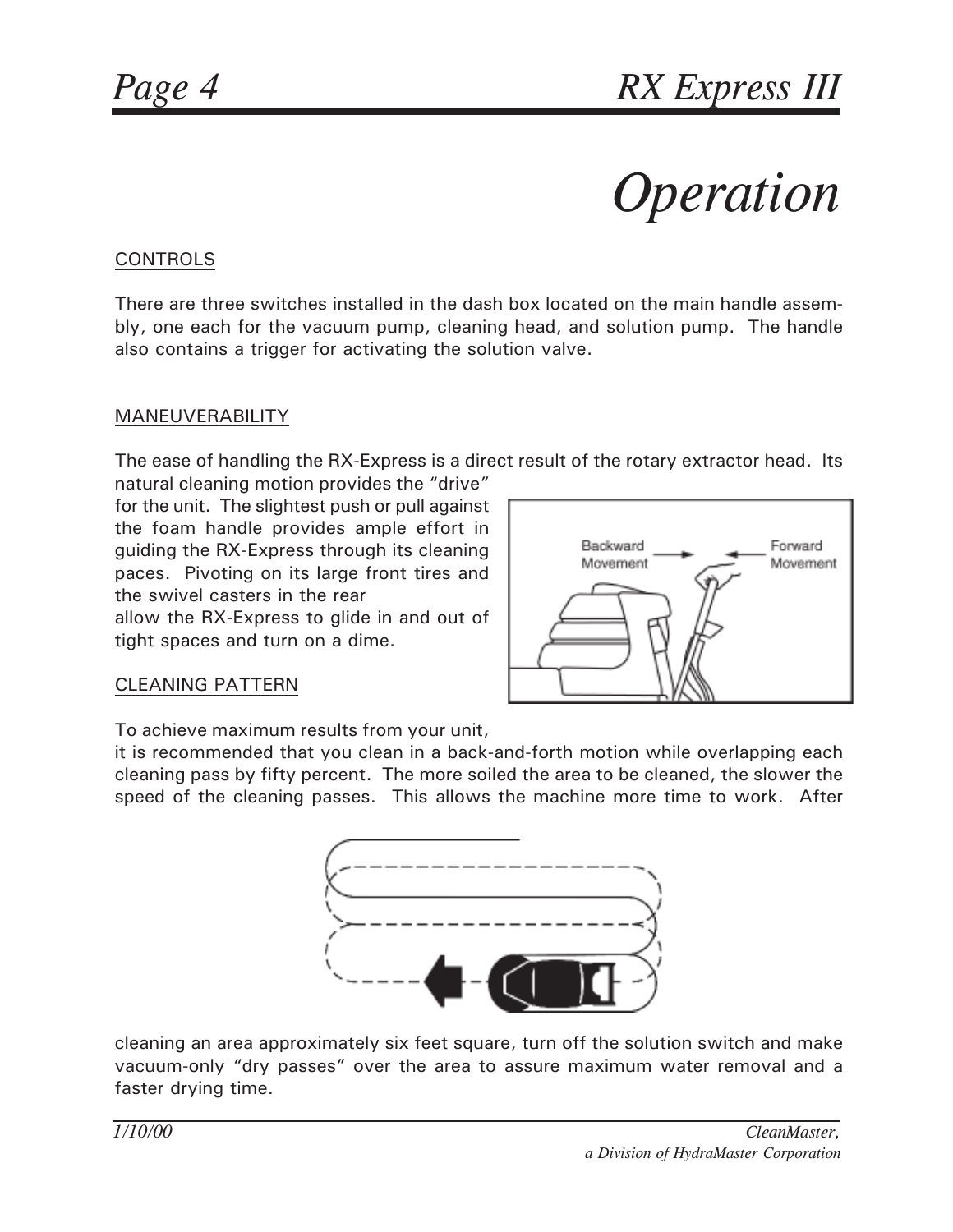

#### PUMP PRIMING MODE

Connect the auxiliary pump line supplied with the unit to the male coupler at the rear of the machine. Disconnect the vacuum hose intake from the left side of the recovery tank and place the end of the auxiliary line up into the opening. Using your hand to create a seal around the line, turn on the vacuum and solution pumps until

you see water coming out of the hose.

#### EMPTY MODE

Connect the auxiliary pump line to the male coupler at the rear of the machine and place the other end into a drain. Turn on the solution switch and allow the remaining water to be pumped free.



On the star wheel, two one-inch rubber plugs have been inserted into the plastic hub. This is to increase the airflow of the electric vacuum motor and speed up drying time. Remove the plugs when cleaning the star to prevent the buildup of debris in the hub.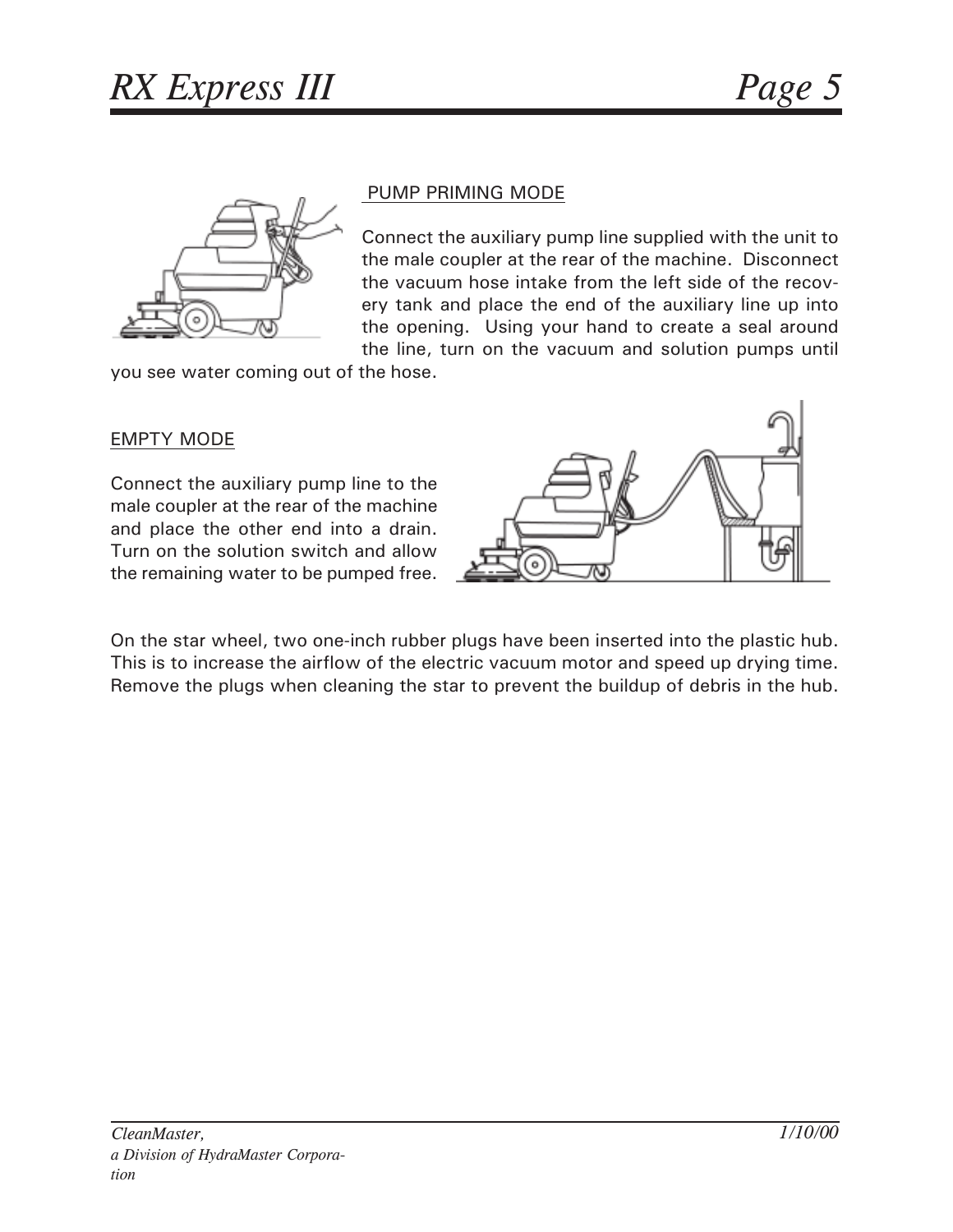### *Cleaning Instructions*

 1. Fill the solution tank with hot water. The higher the temperature of the water, the better the cleaning action of the machine and the chemicals used. However, do not exceed a water temperature of 160 F. When accessible, fill the machine directly from a utility sink. When this is not an option, a clean, five gallon bucket will suffice. Add the necessary chemicals. **Now you are ready.**



Only non-foaming cleaning solutions can be used and **absolutely no harsh solvents or petroleum products**. They will decrease the life of rubber gaskets, diaphragms and seals.

- 2. Attach the power cord to a properly grounded 20 amp receptacle.
- 3. Position the machine in the area to be cleaned.
- 4. Lower the cleaning head into its operating position by releasing the latch located just behind the right front wheel.
- 5. Turn on the switches marked VACUUM PUMP, SOLUTION PUMP and CLEANING HEAD.
- 6. To control the flow of solution, pull on the levers located on the handle.
- 7. When making a "dry pass" release the levers on the handles.
- 8. At completion, dispose of the dirty water in the correct manner. Also, rinse the recovery tank **thoroughly** before reusing the machine. **NOTE:** To remove any standing water in the solution tank before storing, simply attach the three foot clear hose to the rear of the machine. Place the other end of the hose in the recovery tank and turn on the pump to evacuate the remaining water.
- 9. At the end of the day, perform the daily maintenance scheduled. **NOTE:** The daily maintenance will prevent any chance of accidental freezing.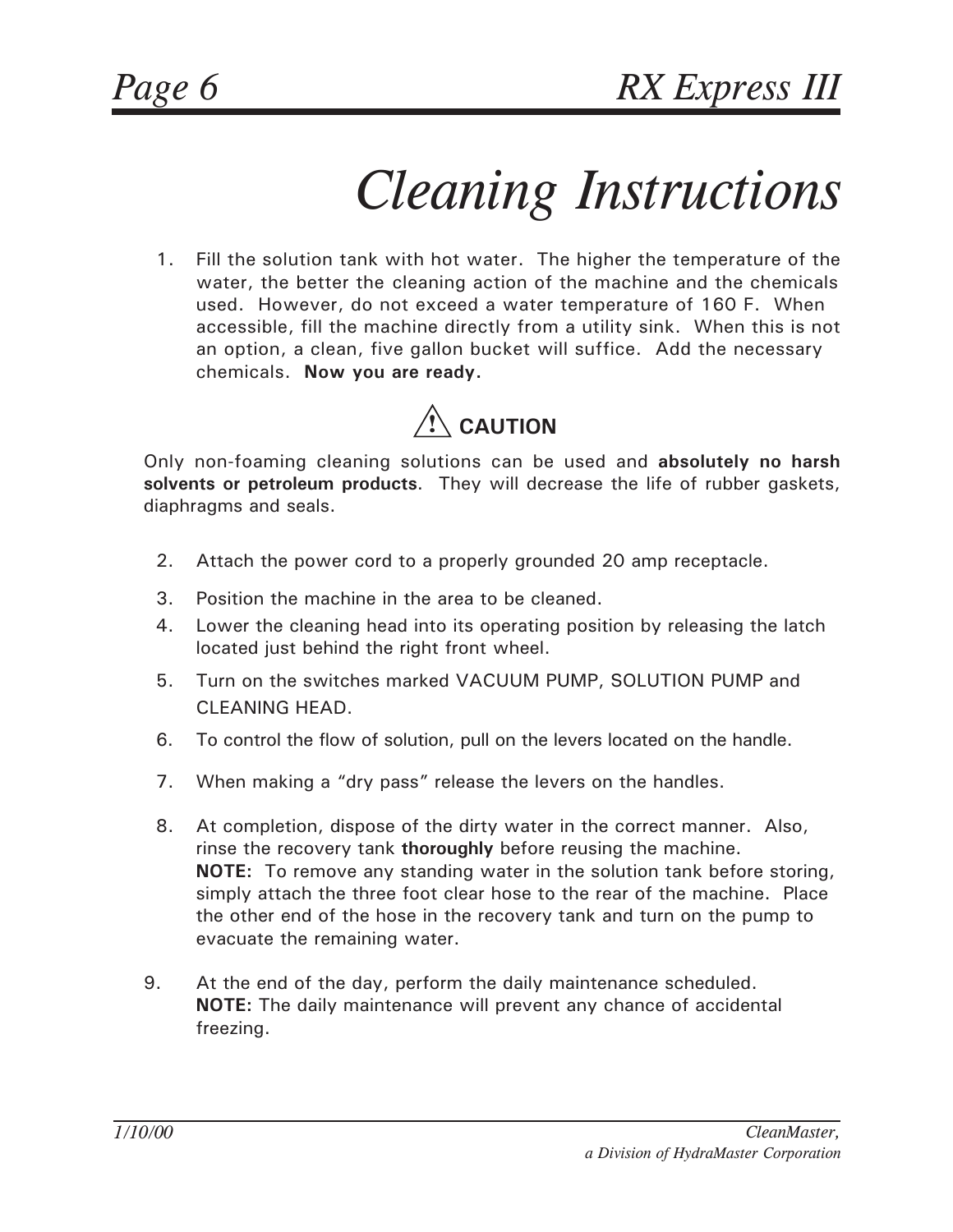### *Automatic Scrubber Option*

#### **THE KIT INCLUDES:**

- One (1) Squeegee Attachment (mounting hardware included)
- One (1) Trailer Hook
- One (1) Pad Driver Head or Brush Head Assembly
- One (1) Head Removal Wrench

#### INSTALLATION INSTRUCTIONS

- 1. Remove the tanks. Place the machine on its right side and remove the standard cleaning head.
- 2. Thread on the cleaning head of your choice. Make sure that it mounts counterclockwise. If you are using the pad driver head, select the proper pad for the application.
- 
- 3. Attach the squeegee assembly to the rear of the machine as seen below. With the machine in its upright (cleaning) position, hook the cable retainer over the crossbar to "disengage" the squeegee.
- 4. Replace the tanks. Add the appropriate solution. Lower the head onto the floor surface and turn on the head and vacuum switches.

**IMPORTANT: DO NOT** turn on the pump switch. Use the levers on the handle to control the flow of solution.







 5. To resume carpet cleaning capabilities, remove the pad driver head with the wrench provided. Place the tip of the wrench into the holes in the pad and **rotate in a clockwise direction.**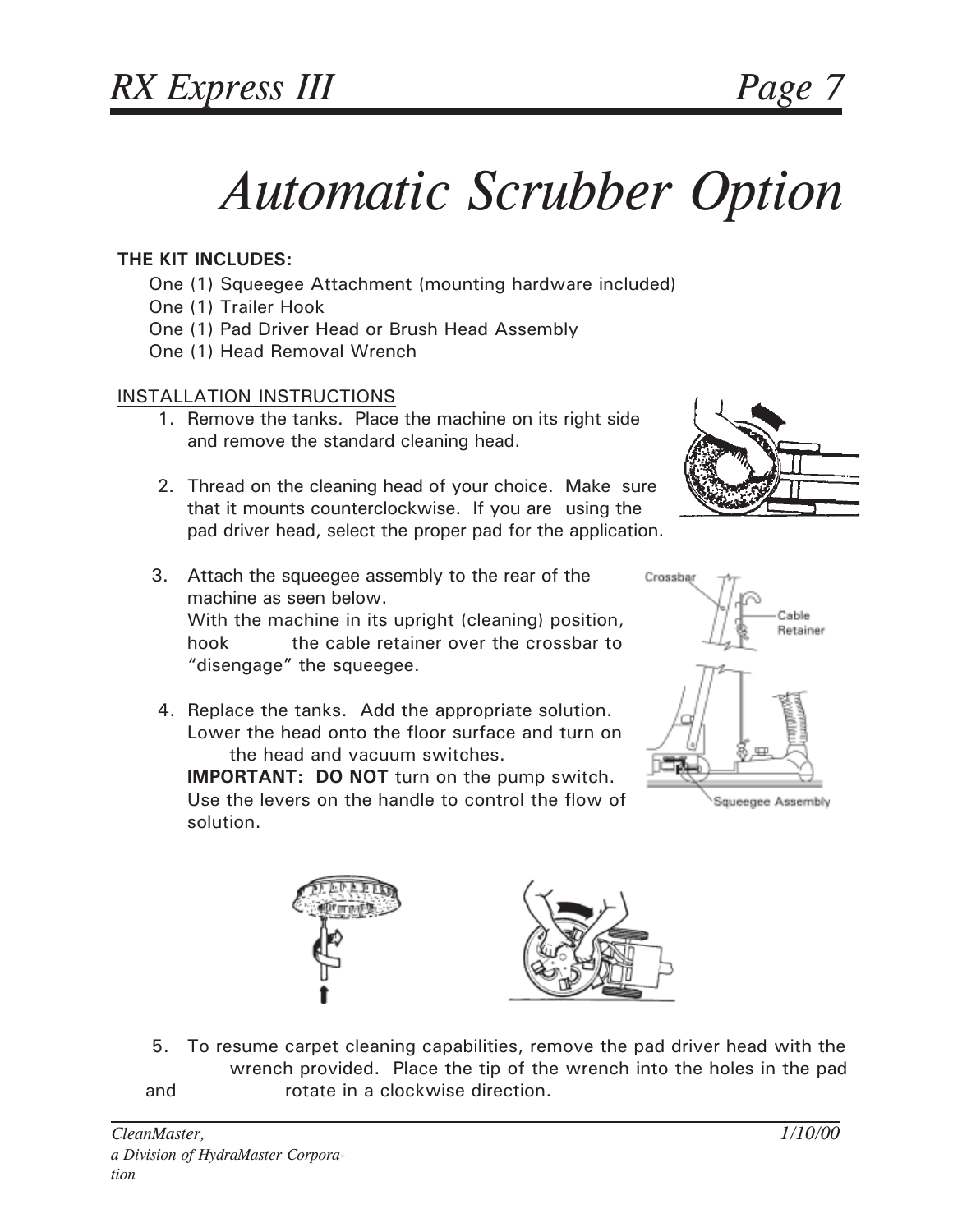$\overline{a}$ 

#### **RX Express III Parts with Pad Driver(079-054)**

| <b>PART NO</b> | <b>DESCRIPTION</b>                                                   | <b>QTY</b>     |
|----------------|----------------------------------------------------------------------|----------------|
| 033-039        | Clamp, 1 1/2" Spring - Wand Holder                                   | 1              |
| 094-009        | Nut, 1/4-20 s/s Nylock                                               | $\overline{2}$ |
| 143-007        | Screw, 1/4-20 x 1" Eye Bolt                                          | 1              |
| 164-001        | Tool, Head Remover                                                   | 1              |
| 174-003        | Washer, 1/4" s/s Flat                                                | $\overline{2}$ |
| 016-053        | <b>Pad Driver Disk</b>                                               | 1              |
| 033-099        | Clamp                                                                | 1              |
| 076-023        | Jet, H <sup>1</sup> / <sub>8</sub> " VV 8004 s/s - Port RX's         | 1              |
| 052-057        | Nipple, $\frac{1}{6}$ " Brass Close                                  | 1              |
| 052-288        | Coupler, <sup>1</sup> / <sub>8</sub> " Machined Rotary Union Fitting | 1              |
| 106-001        | Plug, $\frac{1}{6}$ " Brass                                          | 5              |
| 107-020        | Double Thread RX Vac Hub                                             | 1              |
| 154-101        | Spacer, Floor Scrub Brush/Pad                                        | 1              |
| 015-144        | Bracket, Vac Nozzle Extension                                        | 1              |
| 025-013        | Cable, Vacuum Nozzle Lift                                            | $2.5$ Ft       |
| 033-059        | Clamp, Floor Scrub Cable                                             | 2              |
| 061-100        | Handle, Floor Scrub Hook                                             | 1              |
| 052-432        | Cuff, 1 1/2" Gray - For Wire Reinforced Vac Hose                     | 2              |
| 061-031        | Knob, Vac Inlet Manifold                                             | 1              |
| 064-020        | Vac Nozzle                                                           | 1              |
| 068-324        | Hose, 1 1/2 "Vac w/ Wire - Gray                                      | 2.125 Ft       |
| 131-098        | Squeegee Material - 1" x <sup>1</sup> / <sub>8</sub> " x 26"         | 2              |
| 131-099        | Extrusion Only - 28" Floor Scrubber                                  | 2              |
| 143-007        | Screw, 1/4-20 x 1" Eye Bolt                                          |                |
| 143-533        | Screw, 10-24 x 1/4 Pan Head Phillips                                 | 8              |
| 154-001        | Spacer, 1/4 x 5/16 - s/s Solenoid Valve                              | 2              |
| 155-013        | Spring                                                               | 1              |
| 177-021        | Wheel, Floor Scrubber Wall Guard                                     | $\overline{2}$ |
| 177-022        | Caster, Floor Scrubber Vac Nozzle                                    | 1              |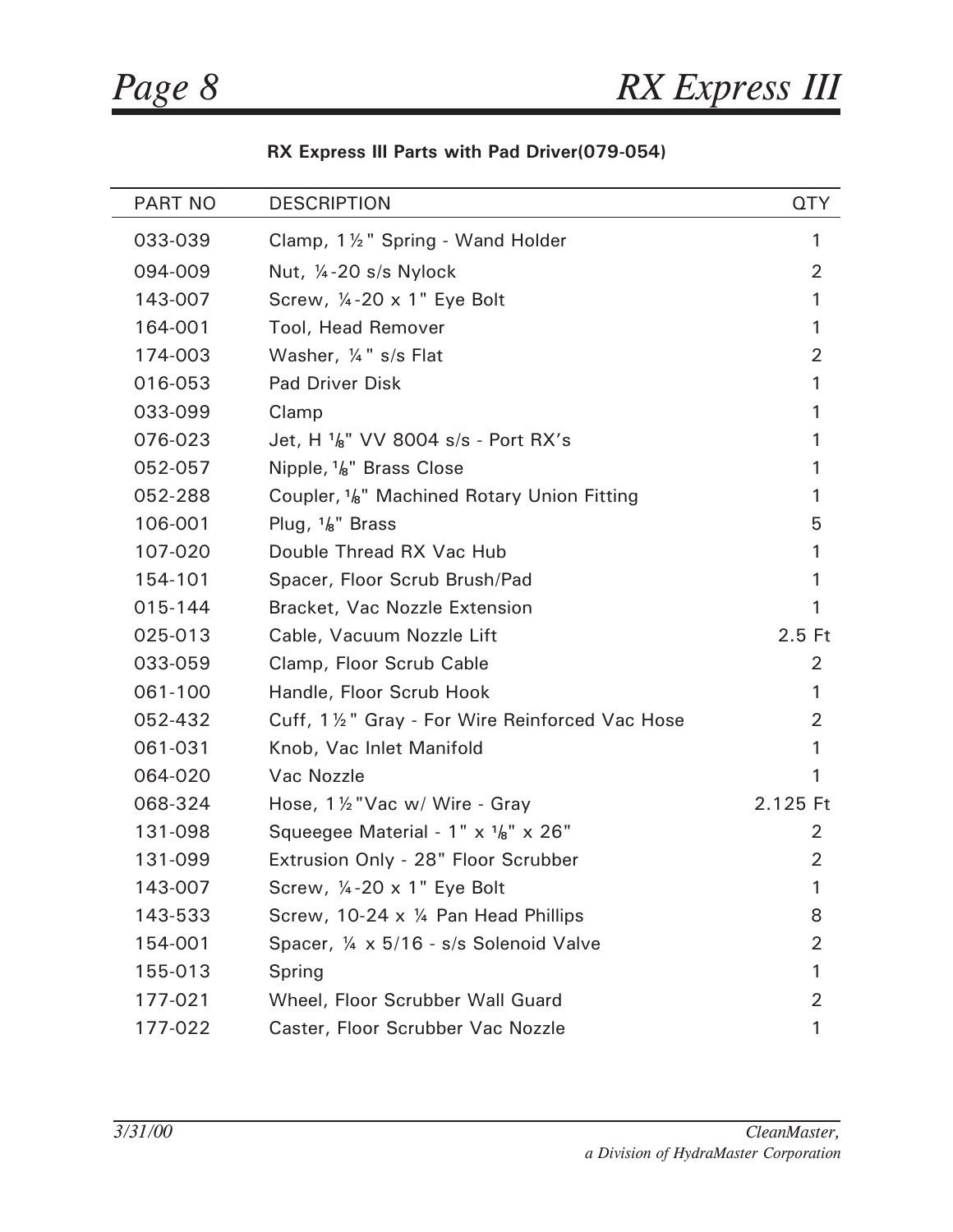L, L,

| <b>PART NO</b> | <b>DESCRIPTION</b>                                                   | <b>QTY</b>     |
|----------------|----------------------------------------------------------------------|----------------|
| 033-039        | Clamp, 1 1/2" Spring, Wand Holder                                    | $\mathbf{1}$   |
| 094-009        | Nut, $\frac{1}{4}$ -20 s/s Nylock                                    | $\overline{2}$ |
| 143-007        | Screw, $\frac{1}{4}$ -20 x 1" Eye Bolt                               | 1              |
| 143-118        | Screw, #8 x 1/2" Hx WS Head                                          | 2              |
| 164-001        | <b>Tool, Head Remover</b>                                            | 1              |
| 174-003        | Washer, 1/4" s/s Flat                                                | 2              |
| 016-051        | Brush, Floor Scrub                                                   | 1              |
| 076-023        | Jet, H <sup>1</sup> / <sub>8</sub> VV 8004 s/s - Port RX's           | 1              |
| 052-057        | Nipple, $\frac{1}{8}$ " Brass Close                                  | 1              |
| 052-288        | Coupler, <sup>1</sup> / <sub>8</sub> " Machined Rotary Union Fitting | 1              |
| 106-001        | Plug, $\frac{1}{8}$ " Brass                                          | 5              |
| 107-020        | Double Thread RX Vac Hub                                             | 1              |
| 154-101        | Spacer, Floor Scrub Brush/Pad                                        | 1              |
| 015-144        | Bracket, Vac Nozzle Extension                                        | 1              |
| 025-013        | Cable, Vacuum Nozzle Lift                                            | $2.5$ Ft       |
| 033-059        | Clamp, Floor Scrub Cable                                             | 2              |
| 061-100        | Handle, Floor Scrub Hook                                             | 1              |
| 052-432        | Cuff, 1½" Gray - For Wire Reinforced Vac Hose                        | 2              |
| 061-031        | Knob, Vac Inlet Manifold                                             | 1              |
| 064-020        | Vac Nozzle                                                           | 1              |
| 068-324        | Hose, 1 1/2" Vac w/ Wire - Gray                                      | 2.125 Ft       |
| 131-098        | Squeegee Material - 1" x <sup>1</sup> / <sub>8</sub> " x 26"         | $\overline{2}$ |
| 131-099        | Extrusion Only - 28" Floor Scrubber                                  | $\overline{2}$ |
| 143-007        | Screw, $\frac{1}{4}$ -20 x 1" Eye Bolt                               | 1              |
| 143-533        | Screw, 10-24 x 1/4 Pan Hd Phillips                                   | 8              |
| 154-001        | Spacer, 1/4 x 5/16 - s/s Solenoid Valve                              | 2              |
| 155-013        | Spring                                                               | 1              |
| 177-021        | Wheel, Floor Scrubber Wall Guard                                     | 2              |
| 177-022        | Caster, Floor Scrubber Vac Nozzle                                    | 1              |

**RX Express III Parts with Brush Assembly (079-053)**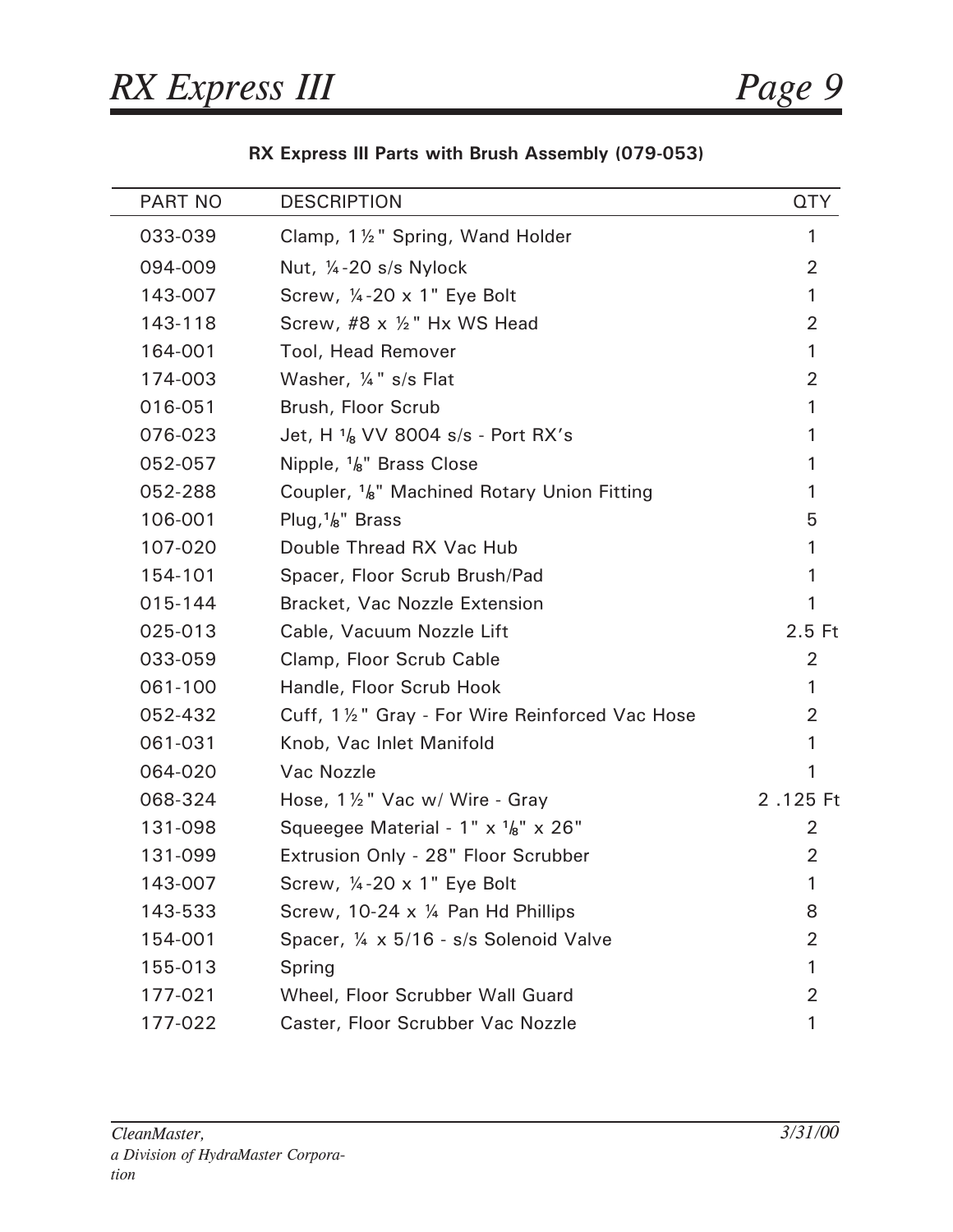### *Maintenance*

### **MONTHLY...**

 1. **Check the oil level in the gearbox** on a monthly basis. This is a permanent lubricated gearbox. You do not need to change the oil. However, maintain ing the proper oil level is important. To check the oil level, remove the vent plug and look into the gearbox. Turn the "star" until you can see the inspection hole in the gear. With the unit sitting flat, the oil level should be up to, but not over, the middle of the gear. If oil needs to be added, use a quality 80-90 weight gear oil.



**HELPFUL HINT:** When checking the oil level in the gearbox, use a toothpick as a dipstick. The oil level should read **3/8**".

- 2. **Remove and rinse the filter screen** from the flow control valve.
- 3. **Change the felt seal.** This is recommended after every ten hours of use. (For step by step instructions on removing the cleaning head and the seal, please refer to the "REPAIR GUIDE" section.) Always keep a spare felt seal soaking in 30 weight oil. By immersing the felt in oil, it will expand like a sponge and providE sufficient seal for a good vacuum. Place the worn seal back in the oil bath to rejuvenate.



HELPFUL HINT: An ideal container in which to soak the spare felt seal is a commercial tuna can. It is the right size and shape and does not require a large amount of oil.

After placing the refreshed, oil-soaked felt seal in the hub, coat the surface with 30 weight gear oil. Lightly oil the inner hub threads before reattaching the cleaning head to the machine.

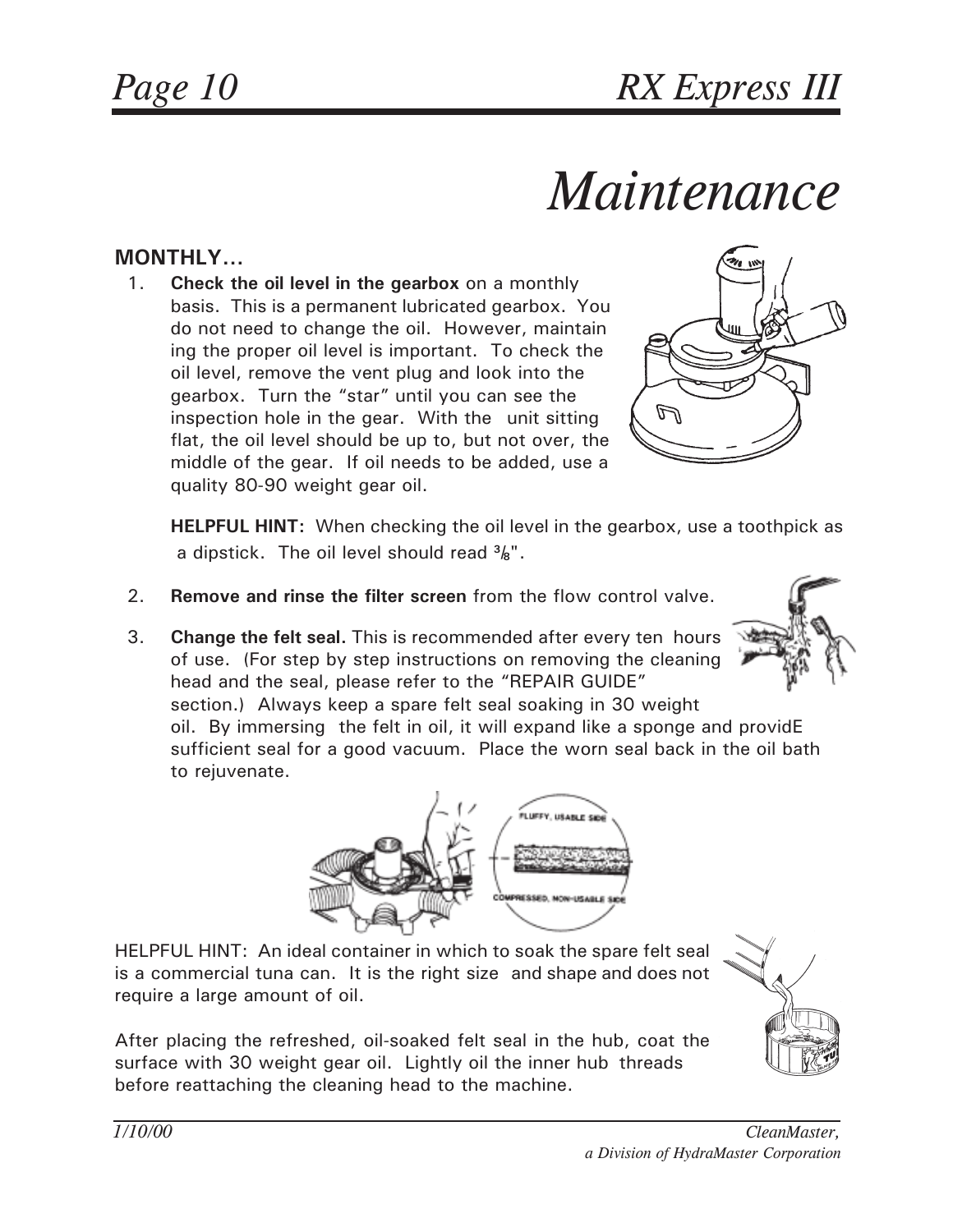#### **WEEKLY...**

 1. **Clean the Recovery Tank** thoroughly by removing the tank and rinsing with clear water.





#### **DAILY...**

1. **Clean off any accumulated debris on the gearbox shaft** or inside the threaded portion of the hub. An accumulation of debris around the gearbox shaft, if not removed, may damage the gearbox oil seal resulting in loss of oil in the gearbox. If the gearbox is operated without oil, severe damage may occur.



(This requires removing the cleaning head. To do this, please refer to the "REPAIR GUIDE" section.)

2. **Check the applicator jets** in the head to insure a proper solution flow. If the flow is restricted, clean the jets. Twist the jet out. Turn it over. Blow out any obstructions and reinstall the jet.

**NOTE:** Do not use any sharp objects to clear obstructions from the jets. This will damage the jets

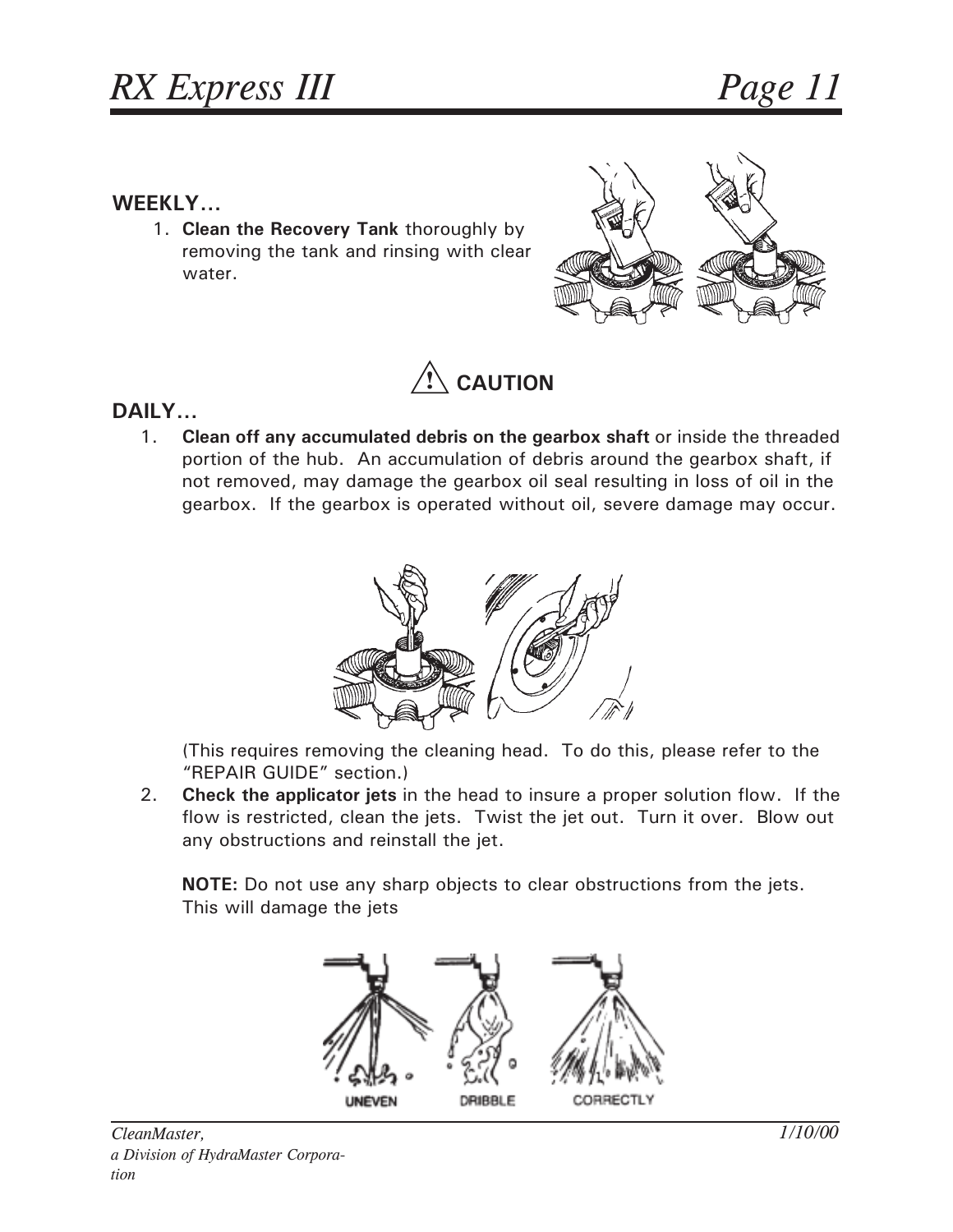

**Coat the motor shaft with lubricant** before reinstalling the cleaning head. Locate the head onto the shaft, making sure the threads are aligned properly, and rotate the head counterclockwise.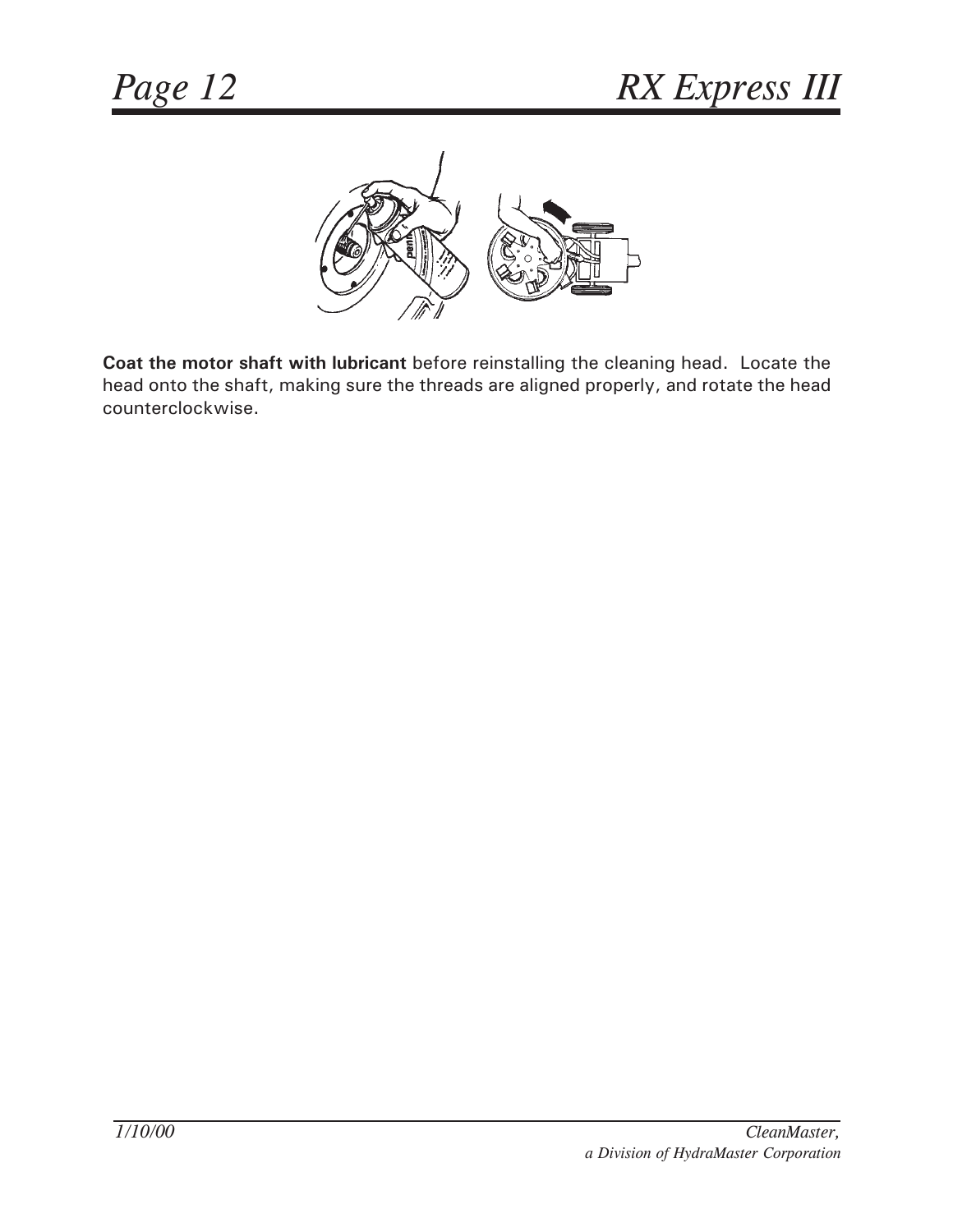## *Repair Guide*

#### *IMPORTANT: Make sure the machine is unplugged before the removal of any electrical parts.*

#### **Removal of Cleaning Head:**

- 1. First, unscrew the head in the same direction it turns during operation (or clockwise when looking from the underside).
- 2. Once you have loosened the assembly, spin if off with your hands. If the cleaning head is difficult to remove, you may use a  $\frac{3}{4}$ " socket wrench on the exposed center nut.



#### **Replacing the Felt Seal:**

A worn or "dried out" felt will not form a proper vacuum seal. This will impair the extraction capabilities of the unit. Therefore, the carpets are left more wet than is desirable.

- 1. Remove cleaning head assembly.
- 2. Make sure felt is saturated with oil to insure a proper seal.
- 3. Remove and reverse seal so that "new" face is against hub. **NOTE:** Alternating sides will temporarily extend the life of the felt. However, the seal may need to be replaced.
- 4. Reinstall head assembly. **NOTE:** When reinstalling the head assembly, you should be able to "feel" the felt compacting against the seal plate during the last quarter rotation of the head.

#### **Removal of Vacuum Motor:**

- 1. Disconnect machine from power source.
- 2. Remove hose from end of vacuum motor.
- 3. Remove ¼-20 screws from the vacuum motor.
- 4. Lift motor.
- 5. Disconnect wires at terminal clips.

#### **Removal and Re-Installation of Solution Pump:**

- 1. Disconnect machine from power source.
- 2. Check that all water has been evacuated from unit.
- 3. Disconnect ½" hoses on either side of pump.
- 4. Remove four (4) 10-24 screws and nuts mounting pump to side of frame.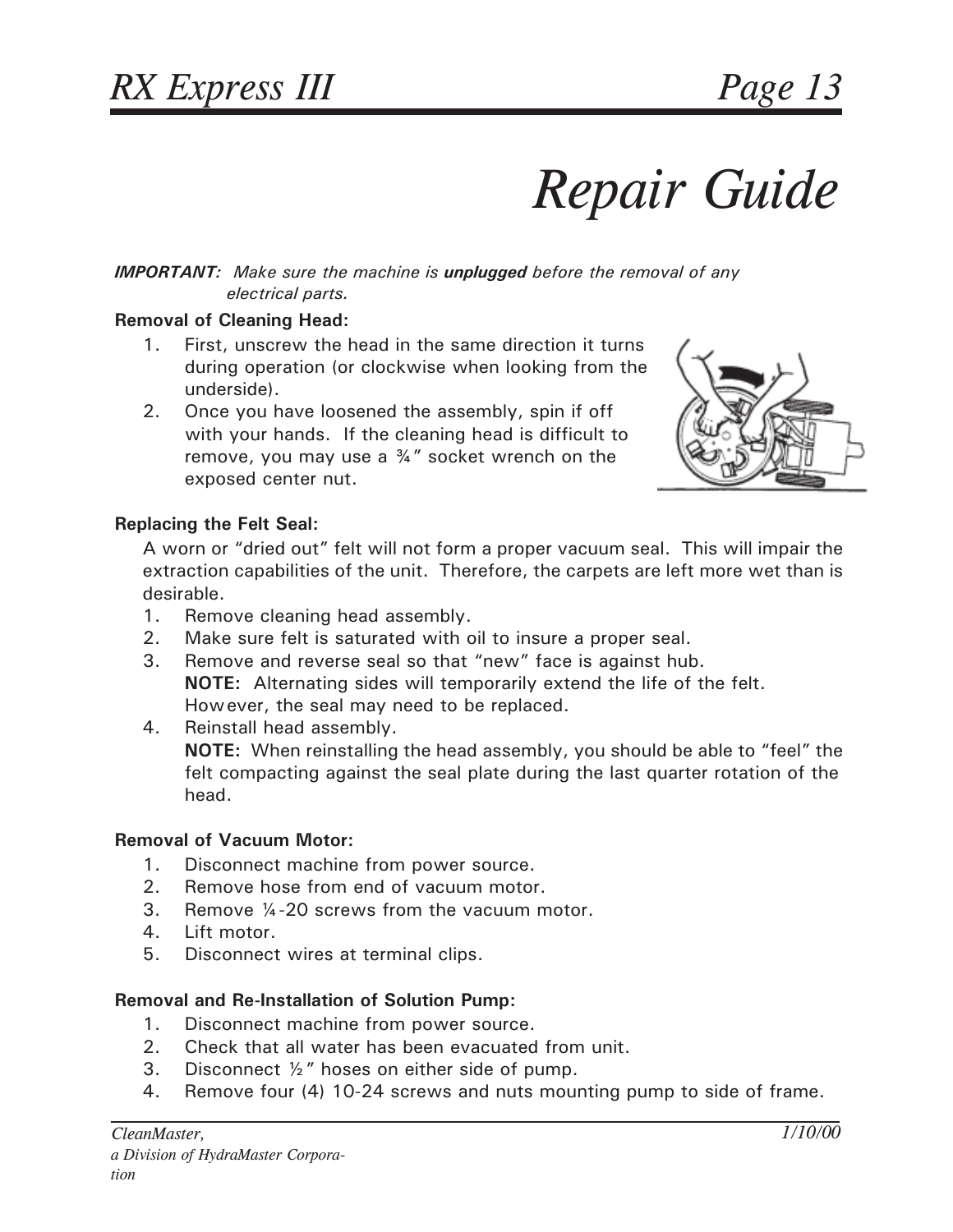#### **Removal and Re-Installation of Solution Pump (cont.):**

- 5. Disconnect wires at wire nuts.
- 6. Remake wire connections with new wire nuts.
- 7. Reinstall in reverse order.

#### **Removal of Flow Control Valve:**

- 1. Disconnect machine from power source.
- 2. Evacuate all water from unit.
- 3. Disconnect ¼" hose attached to valve.
- 4. Disconnect wires.
- 5. Unscrew the valve from the pump.
- 6. Lift complete valve assembly from unit.

#### **Removal of Cleaning Head / Pivot Frame Assembly:**

- 1. Disconnect machine from power source.
- 2. Remove vacuum hose attached to front of head.
- 3. Remove hose attached to rotary union.
- 4. Disconnect wires at rear of motor.
- 5. Remove control link from rear of shaft.
- 6. Loosen two (2) set screws in pivot bearing.
- 7. Remove spring from lifting mechanism.
- 8. Pull head forward to disengage from frame.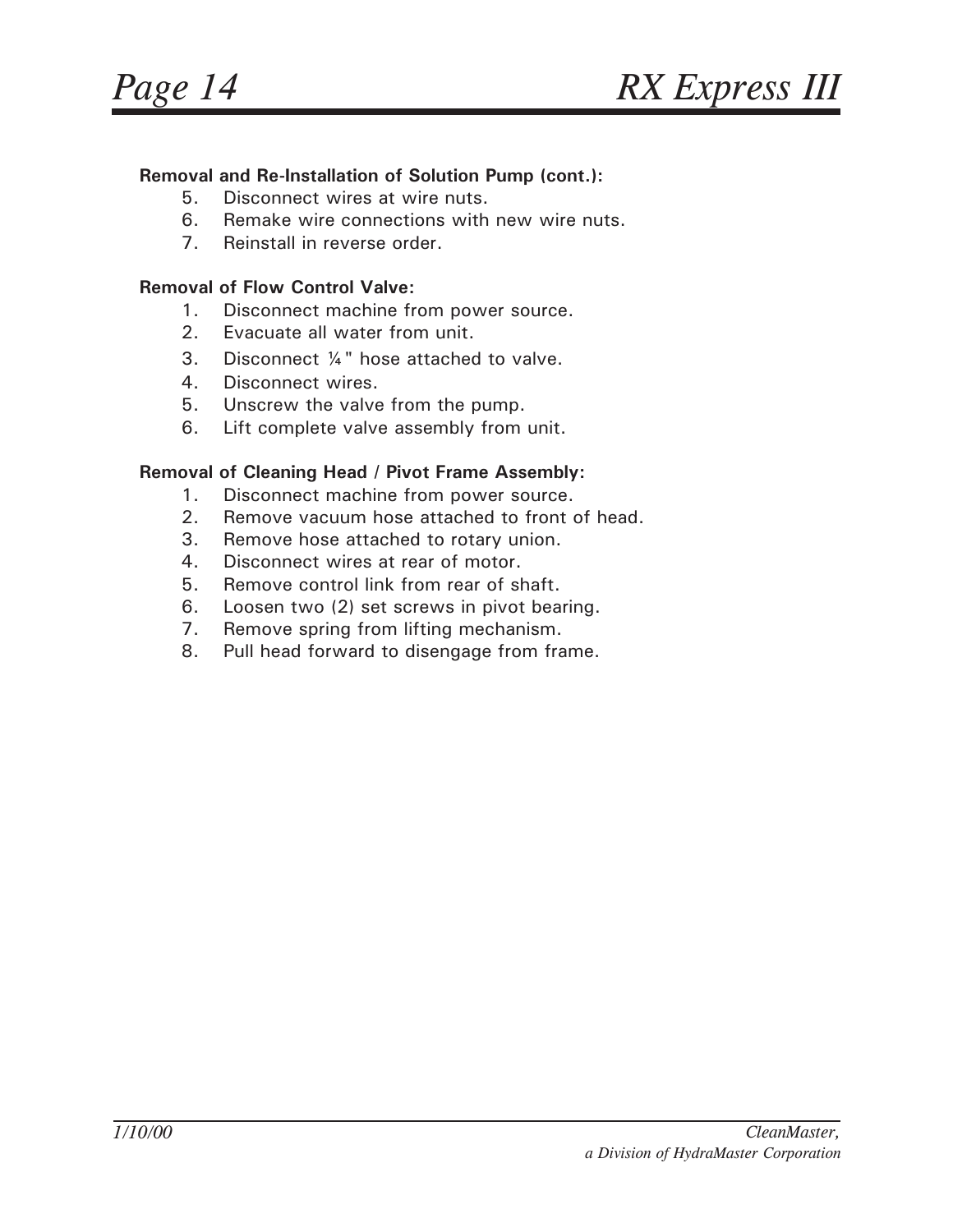### *Machine Parts*

#### Figure 1-1 **RX Express Head Assembly**

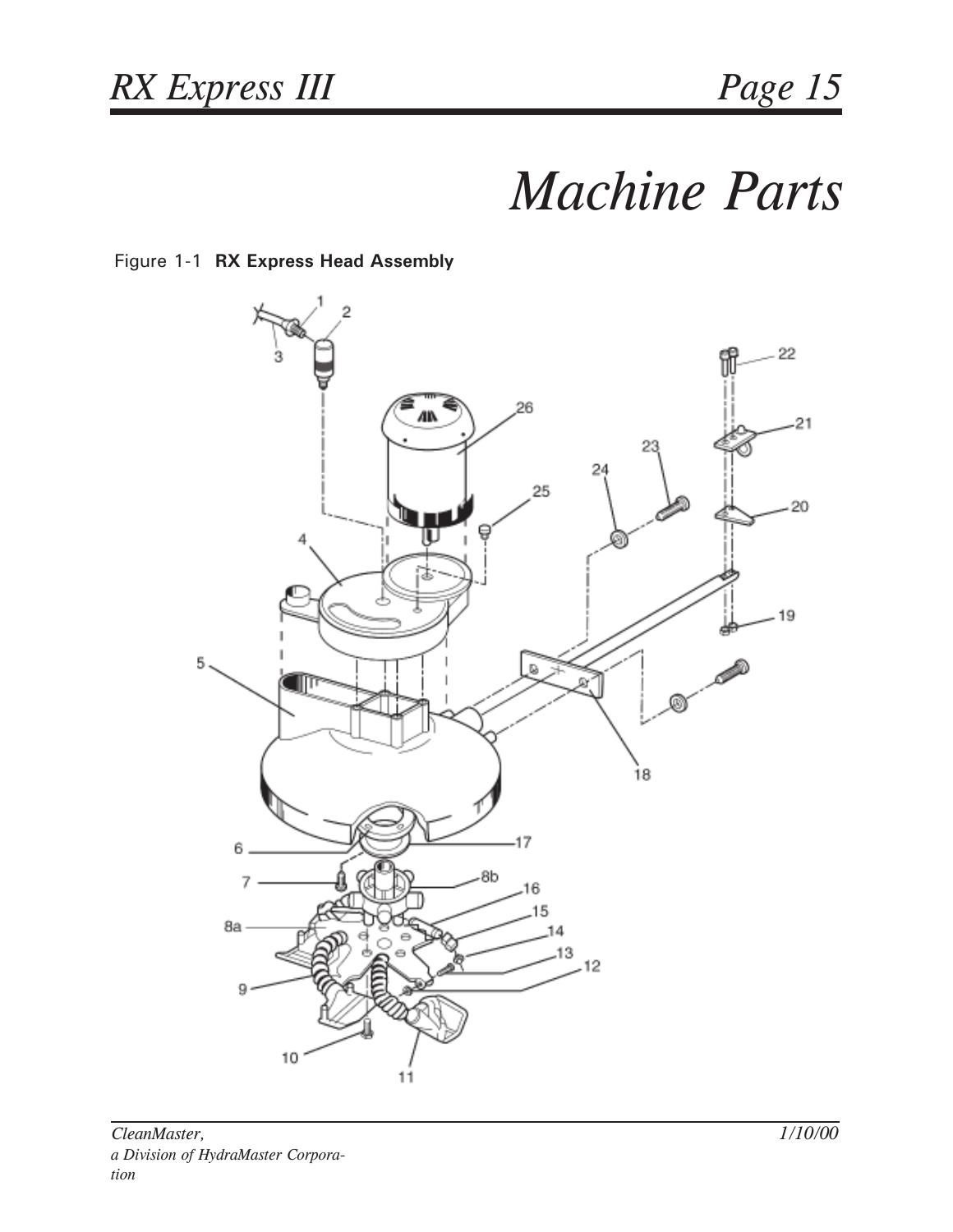| <b>ITEM</b>    | PART NO     | <b>DESCRIPTION</b>                                               | <b>QTY</b>     |
|----------------|-------------|------------------------------------------------------------------|----------------|
|                |             |                                                                  |                |
| 1              | 000-052-099 | Insert, #26                                                      | 1              |
| $\overline{2}$ | 000-052-276 | Rotary Union, <sup>1</sup> / <sub>8</sub> " NPT                  | 1              |
| 3              | 000-068-017 | Hose, $\frac{3}{8}$ " Rubber                                     | $43/16$ Ft     |
| $\overline{4}$ | 000-059-001 | Gearbox, Complete - Spur                                         | 1              |
| 5              | 000-006-009 | Base, High Speed                                                 | $\mathbf{1}$   |
| 6              | 000-105-008 | Plate, Cast Base - Seal                                          | $\overline{2}$ |
| 7              | 000-143-166 | Screw, 1/4 "- 20 x 1" s/s Button-hd Cap Screw                    | $\mathbf{1}$   |
| 8a             | 000-107-089 | <b>Star, Stainless Steel Heat Treated</b>                        | 1              |
| 8b             | 000-107-020 | Hub, Double Thread RX Vacuum                                     | $\mathbf{1}$   |
| 9              | 000-068-174 | Hose, 1" ID Gray - Vacuum                                        | 5              |
| 10             | 000-143-012 | Screw, $5/16 - 18 \times 3/4$ " s/s Hex Hd Cap Screw             | 5              |
| 11             | 000-064-012 | Head, RX Skid Assembly                                           | 5              |
| 12             | 000-094-009 | Nut, ¼ - 20 s/s Nylok                                            | 5              |
| 13             | 000-143-162 | Screw, $5/16$ "x 1", $\frac{1}{4}$ - 20 s/s Stripper             | 5              |
| 14             | 000-076-079 | Jet, 95015 Quick Release                                         | 5              |
| 15             | 000-052-089 | Elbow, $\frac{1}{6}$ " Brass Female                              | 5              |
| 16             | 000-052-080 | Nipple, $\frac{1}{8}$ " x 4" Brass                               | 5              |
| 17             | 000-057-047 | Gasket, Felt Hub                                                 | $\mathbf{1}$   |
| 18             | 000-055-057 | Frame, Pivot                                                     | 1              |
| 19             | 000-094-009 | Nut, ¼ - 20 s/s Nylok                                            | $\overline{2}$ |
| 20             | 000-085-012 | Link, Torsion Bar                                                | $\mathbf{1}$   |
| 21             | 000-015-145 | Bracket, Auto Floor Scrub Hitch                                  | $\mathbf{1}$   |
| 22             | 000-143-080 | Screw, 1/4 - 20 x 1" s/s Socket Hd Cap Screw                     | $\overline{2}$ |
| 23             | 000-143-096 | Screw, $\frac{3}{8}$ - 16 x $\frac{3}{4}$ " s/s Hex Hd Cap Screw | 5              |
| 24             | 000-174-021 | Washer, $\frac{3}{8}$ " Lock                                     | 12             |
| 25             | 000-106-014 | Plug, Gearbox Vent                                               | $\mathbf{1}$   |
| 26             | 604-052-013 | RX Express III Electric Motor Assembly                           | 1              |

**RX Express III Head Assembly**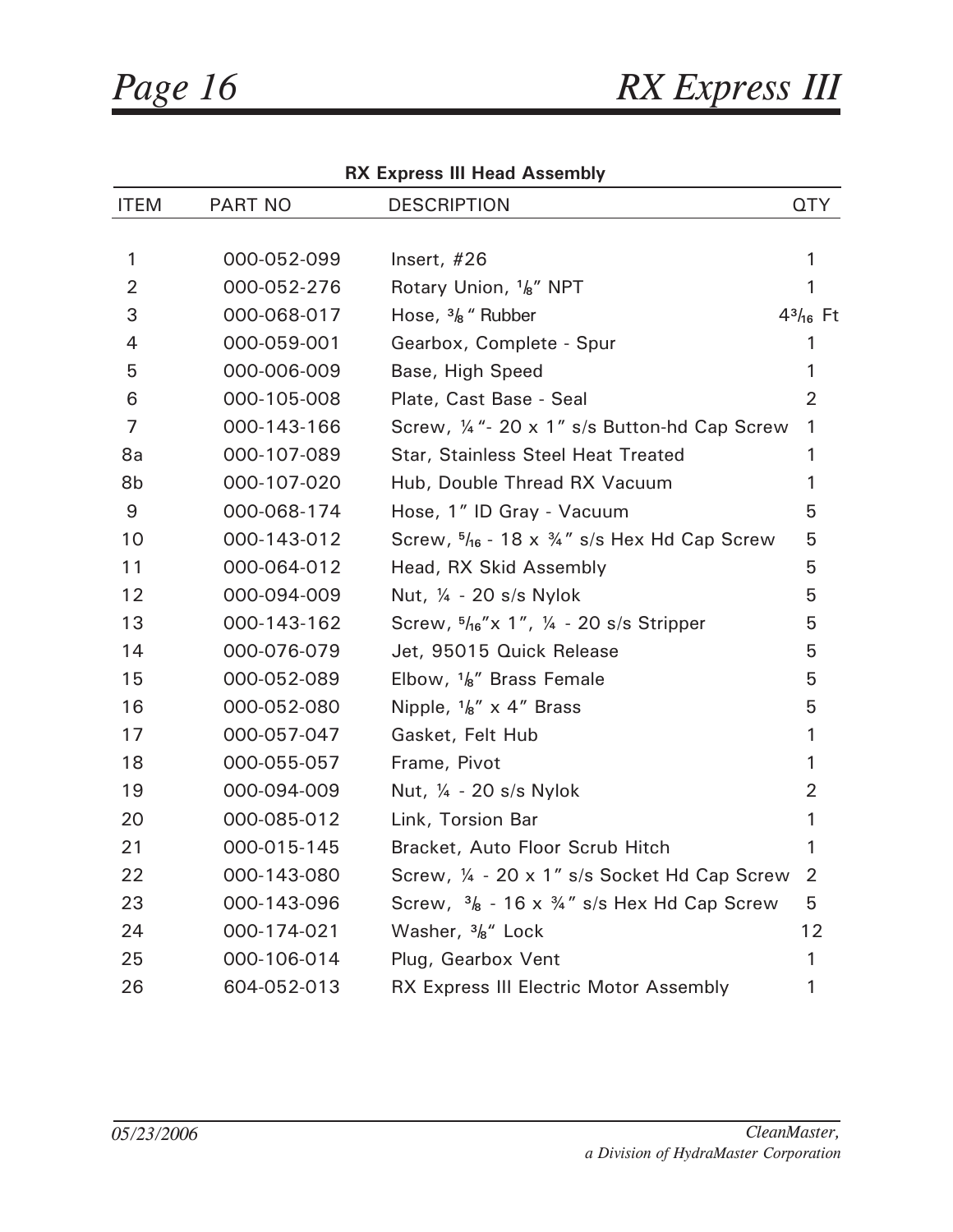#### Figure 1-2 **RX Express Main Assemblies**

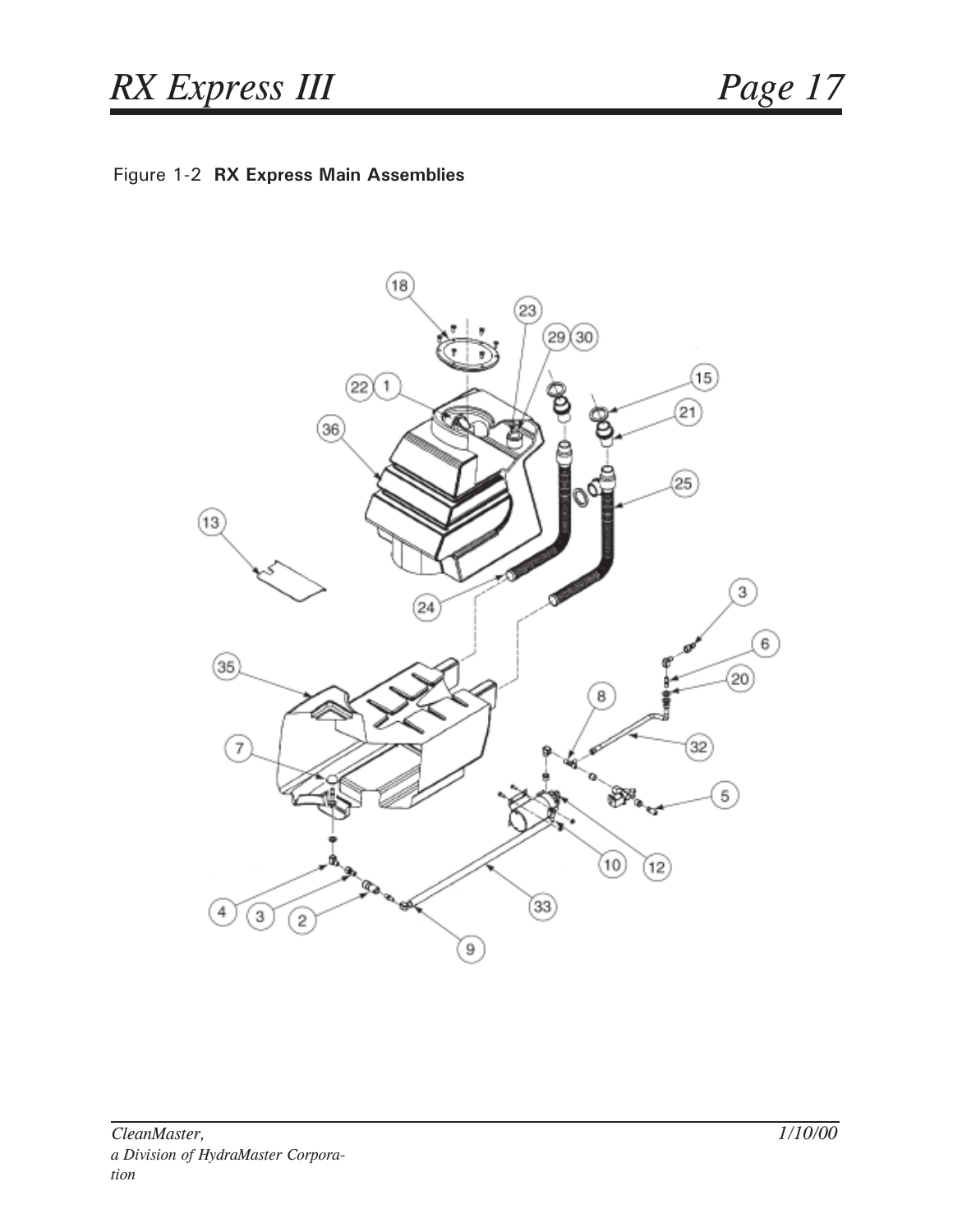

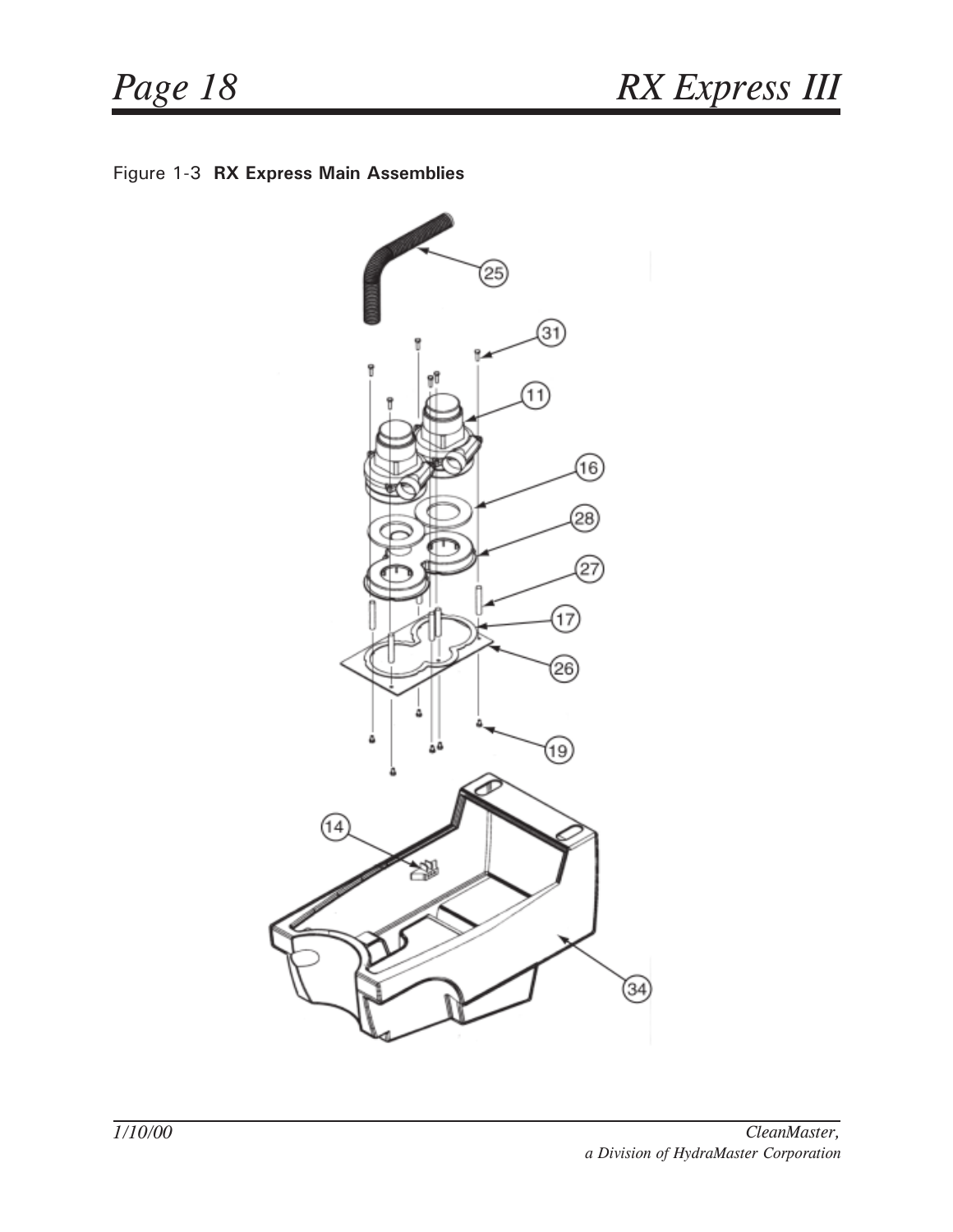

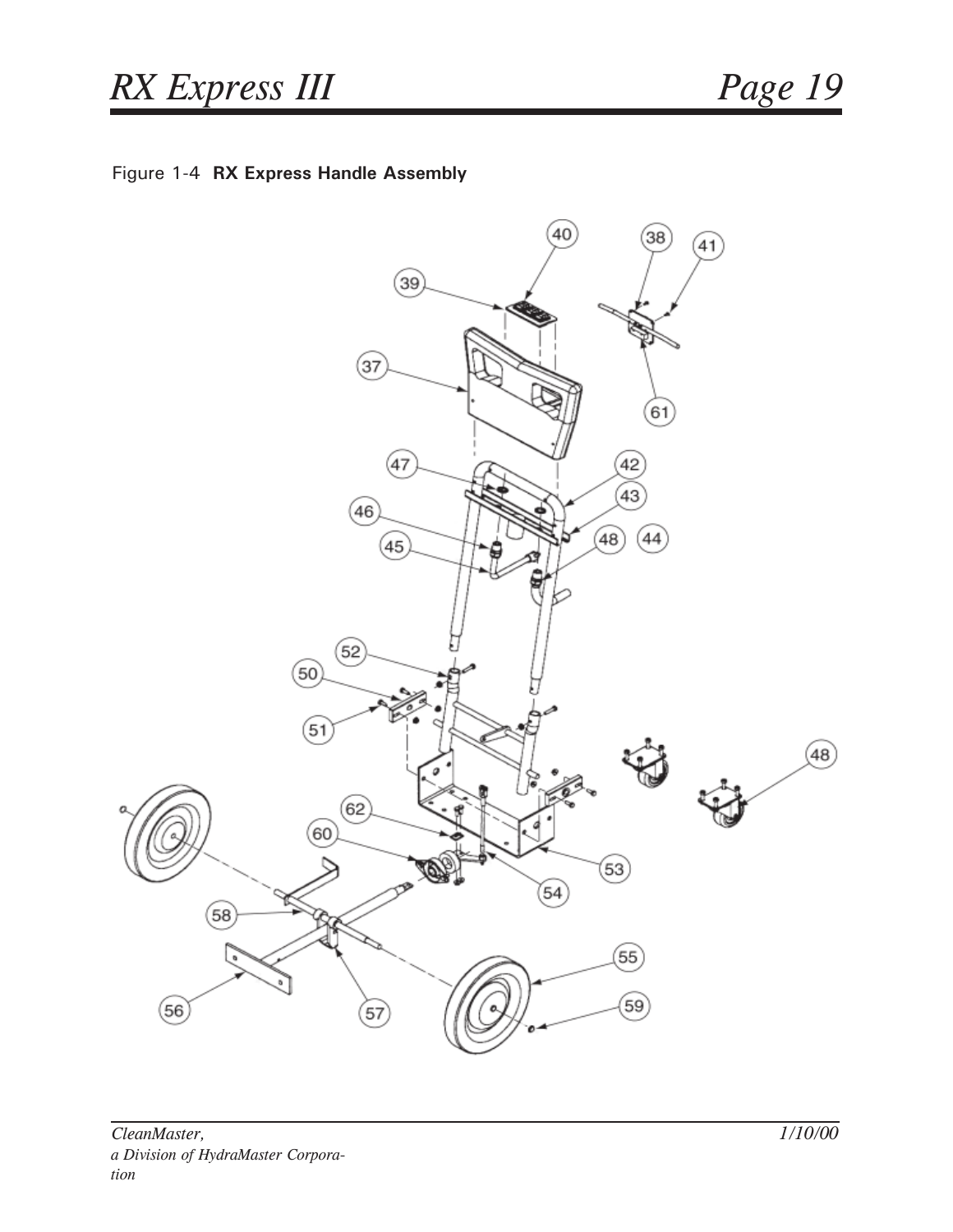#### **RX Express III Parts List**

| <b>ITEM</b>    | PART NO           | <b>DESCRIPTION</b>                                  | <b>QTY</b>     |
|----------------|-------------------|-----------------------------------------------------|----------------|
|                |                   |                                                     |                |
| 1              | H243              | PVC $90^{\circ}$ 1- $\frac{1}{2}$ FMT x FMS         | 1              |
| $\overline{2}$ | B102              | Q.D. ¼ " Female                                     | 1              |
| 3              | B101              | Q.D. 1/4 " Male                                     | $\overline{2}$ |
| 4              | B103              | 90° ¼ " M x FM                                      | 3              |
| 5              | <b>B105</b>       | Bushing, $\frac{1}{4}$ " x $\frac{3}{8}$ "          | 3              |
| 6              | B <sub>107</sub>  | Hex Nipple, 1/4"                                    | $\overline{2}$ |
| 7              | B119              | <b>Suction Strainer</b>                             | 1              |
| 8              | <b>B135</b>       | Tee, 1/4" Male                                      | 1              |
| 9              | <b>B160</b>       | Hose Barb, $\frac{1}{2}$ " x $\frac{3}{8}$ "        |                |
| 10             | B172              | $\frac{1}{2}$ " Barb x $\frac{3}{8}$ " MPT Elbow    | 1              |
| 11             | C301              | Vacuum Motor (2STG) 115v                            | $\overline{2}$ |
| 12             | C307              | 60 PSI Pump, 115v                                   | 1              |
| 13             | CM113             | <b>Solution Tank Lid</b>                            | 1              |
| 14             | E525              | <b>Terminal Block</b>                               | 1              |
| 15             | G001              | Gasket, Thin 1-1/2" ID                              | 3              |
| 16             | G004              | Vacuum Gasket                                       | $\overline{2}$ |
| 17             | G041              | Gasket, Dual Manifold                               | 1              |
| 18             | G056              | Deck Plate Vacuum Lid                               | 1              |
| 19             | H <sub>201</sub>  | $\frac{1}{4}$ "-20 x $\frac{1}{2}$ " bolt           | 6              |
| 20             | H <sub>2</sub> 12 | Washer, Flat 1" O.D. $\times$ $\frac{9}{16}$ " I.D. | 4              |
| 21             | H <sub>229</sub>  | Inlet, Black $1\frac{1}{2}$ "                       | 3              |
| 22             | G009              | <b>Plastisol Boot</b>                               | 1              |
| 23             | H244              | PVC Adaptor, 11/2" M x FM                           | 2              |
| 24             | H624              | Vacuum Hose Wire Rein., 1 1/2" x 60"                | 1              |
| 25             | H623              | Vacuum Hose Wire Rein., 2" x 42"                    |                |
| 26             | H601              | <b>Vacuum Mounting Plate</b>                        |                |
| 27             | $3^{1}/8$ "       | <b>Threaded Vacuum Support</b>                      | 6              |
| 28             | P750              | <b>Parallel Vacuum Manifold</b>                     | 2              |
| 29             | G003              | Foam Filter                                         |                |
| 30             | G014              | <b>Filter Screen</b>                                | 1              |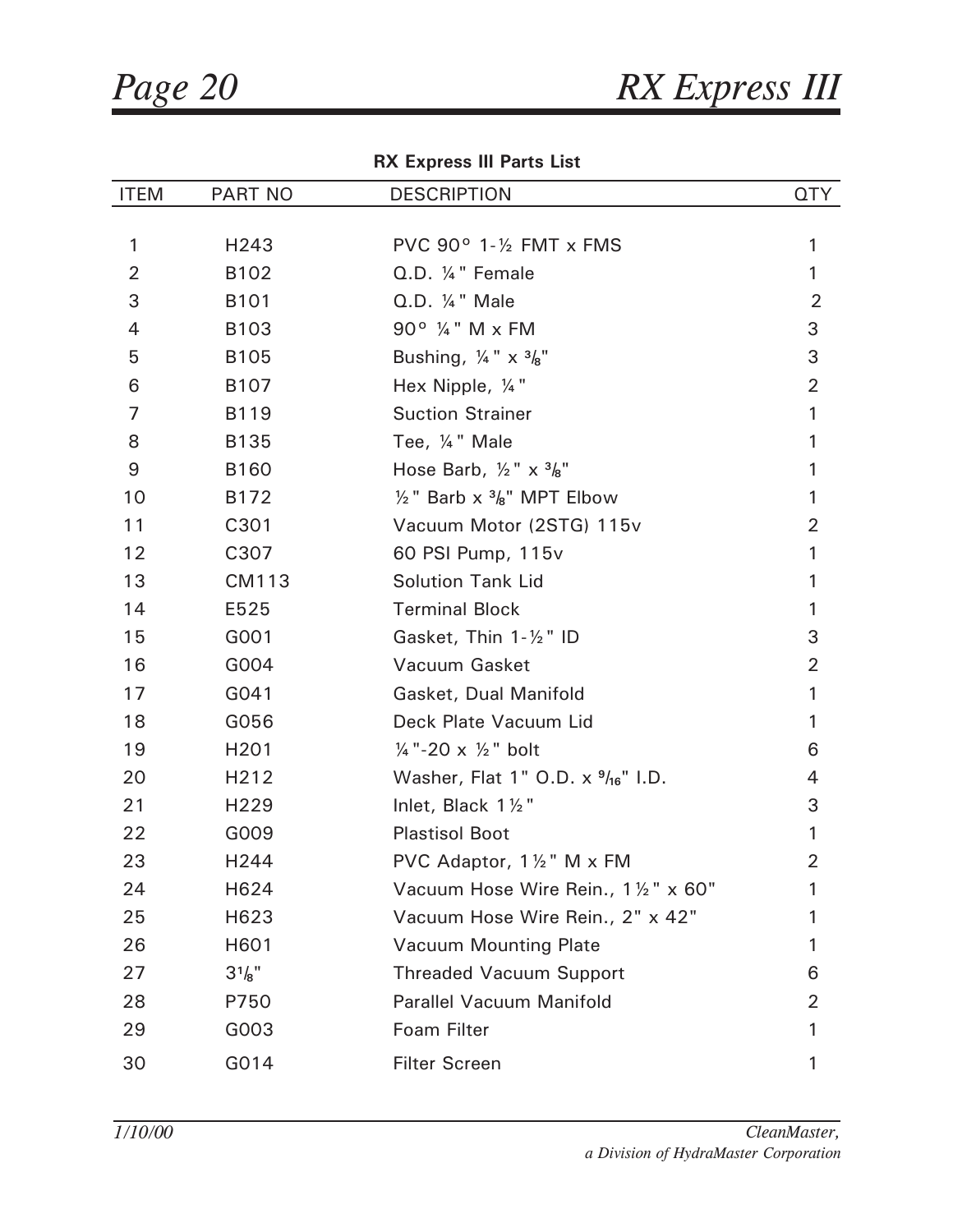| <b>ITEM</b> | <b>PART NO</b>   | <b>DESCRIPTION</b>                  | <b>QTY</b>     |
|-------------|------------------|-------------------------------------|----------------|
|             |                  |                                     |                |
| 31          | H342             | $\frac{1}{4}$ -20 x 1" Bolt         | 12             |
| 32          | AH104            | Solution Hose, 15 3/4               | 1              |
| 33          | AH110            | Solution Hose, 15 3/4               | 1              |
| 34          | <b>CM101</b>     | <b>Base</b>                         | 1              |
| 35          | <b>CMP102</b>    | <b>Solution Hose Tank</b>           | 1              |
| 36          | <b>CMP103</b>    | Vacuum Tank                         | 1              |
| 37          | <b>CMP104</b>    | Handle                              | 1              |
| 38          | <b>CM003A</b>    | Switch plate, Momentary (RX)        | 1              |
| 39          | CM117            | Switchplate                         | 1              |
| 40          | E515             | Switches, Rocker                    | 1              |
| 41          | H <sub>297</sub> | Screw, No. 8 x 1/2" Sheet Metal     | 4              |
| 42          | CM111            | <b>Upper Handle</b>                 | 1              |
| 43          | CM112            | Handle Brace                        | 1              |
| 44          | H372             | Conduit, Flexible, 22"              | 2              |
| 45          | E550             | Power Cord 12/3, 30"                | 1              |
| 46          | H <sub>220</sub> | Fitting, Strain Relief              | 1              |
| 47          | H221             | Nut, Steel Lock                     | 1              |
| 48          | H352             | Connector, Heyco Straight           | 1              |
| 49          | H252             | Caster, 4"                          | 2              |
| 50          | CM119            | Bearing, Block, 1/2"                | $\overline{2}$ |
| 51          | H202             | Bolt, $1/1-20 \times \frac{3}{4}$ " | 13             |
| 52          | <b>CM110</b>     | Lower Handle                        | 1              |
| 53          | CM109            | Bracket, Handle                     | 1              |
| 54          | H628             | <b>Clevis Assembly</b>              | 1              |
| 55          | H392             | 10" Rear Wheel                      | 2              |
| 56          | CM107            | Lift Bar                            | 1              |
| 57          | CM115            | Bracket, Lift Lower                 | 1              |
| 58          | <b>CM108</b>     | Axle/Lever Assembly                 | 1              |
| 59          | H219             | Axle Cap, 1/2"                      | 2              |
| 60          |                  | Bearing, Pillow Block               | 1              |

**RX Express III Parts List**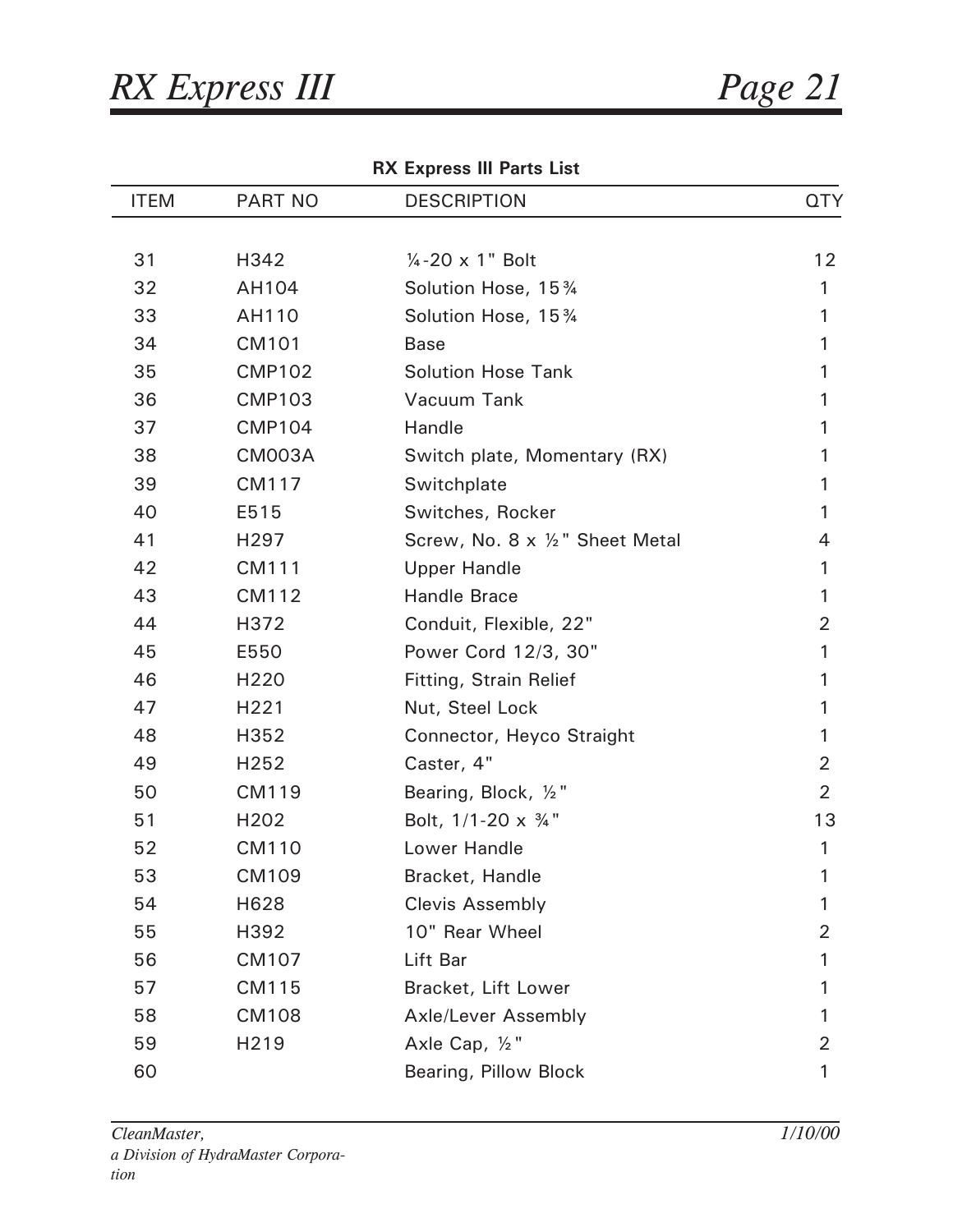| <b>ITEM</b> | <b>PART NO</b>     | <b>DESCRIPTION</b>                 | <b>QTY</b>     |
|-------------|--------------------|------------------------------------|----------------|
|             |                    |                                    |                |
| 61          | <b>CM006</b>       | Switch, Momentary                  | 1              |
| 62          | <b>CM118</b>       | Squeegee Adaptor Plate             |                |
| 63          | CM116              | Plate, Torsion Link                | 1              |
| 64          | H316               | Bolt, $1/1-20 \times 1\frac{1}{2}$ | $\overline{4}$ |
| 65          | H217               | Clamp, Hose H28                    | $\overline{2}$ |
| Not Shown:  |                    |                                    |                |
|             | For 230 Volt Units |                                    |                |
| 13          | C303               | Vacuum Motor, 230v                 | $\overline{2}$ |
| 14          | C306               | Pump, 230v                         | 11             |
|             | E530               | Power Cord, 12/3 50'               | 1              |
|             | G029               | Connector, Push/Twist              | 1              |
|             | H296               | Guard, Wire Formed (Fan)           | 1              |
|             | G126               | <b>Recovery Tank Drain Hose</b>    |                |
|             | H633               | Recovery Tank Drain Hose Plug      |                |
|             | <b>CM103A</b>      | <b>Momentary Switch Assembly</b>   |                |

#### **RX Express III Parts List**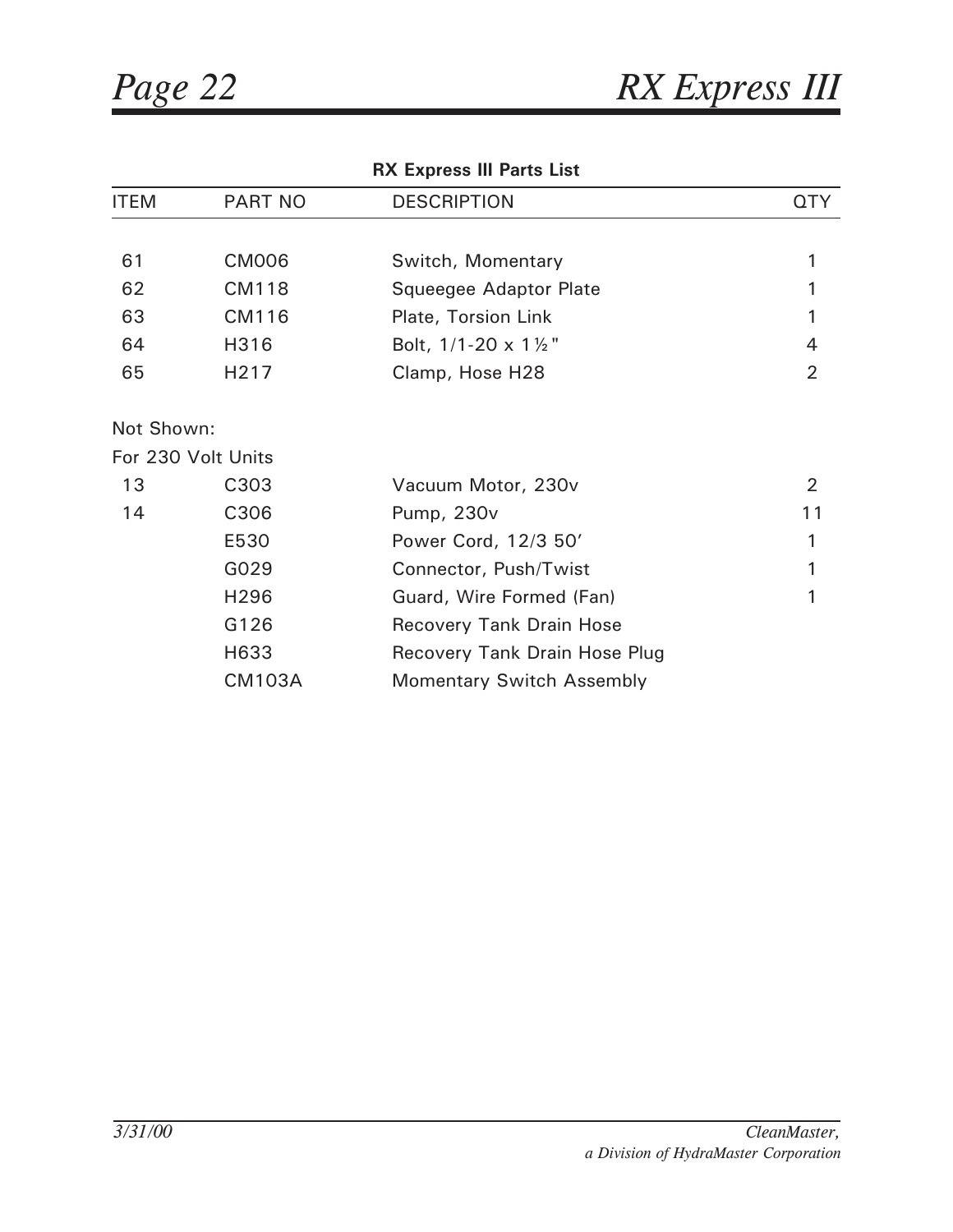### *Accessory Parts List*

| PART NO     | <b>DESCRIPTION</b>                                  |
|-------------|-----------------------------------------------------|
|             |                                                     |
| 068-194     | Hose, $1\frac{1}{2}$ " x 15' Vacuum                 |
| 068-332     | Hose, 15' F x F Solution                            |
| 079-053     | Kit, Auto Scrubber with Brush Assembly              |
| 079-054     | Kit, Auto Scrubber with Pad Driver                  |
| 163-023     | <b>CM-1 Deluxe Upholstery Tool with LP Valve</b>    |
| 164-020     | CM-CHSV Upholstery Tool 4", Closed Head, 1 1/2" DIA |
| 100-011-101 | CM S11A Carpet Wand 11" LP Powder Coated, 1½" s/s   |
| 190-041-020 | <b>Rotary Extractor Pad Driver with Hub</b>         |
| 190-041-021 | Rear Assembly, Auto Floor Scrubber                  |
| 190-041-022 | Rotary Extractor Brush Assembly with Hub            |
|             |                                                     |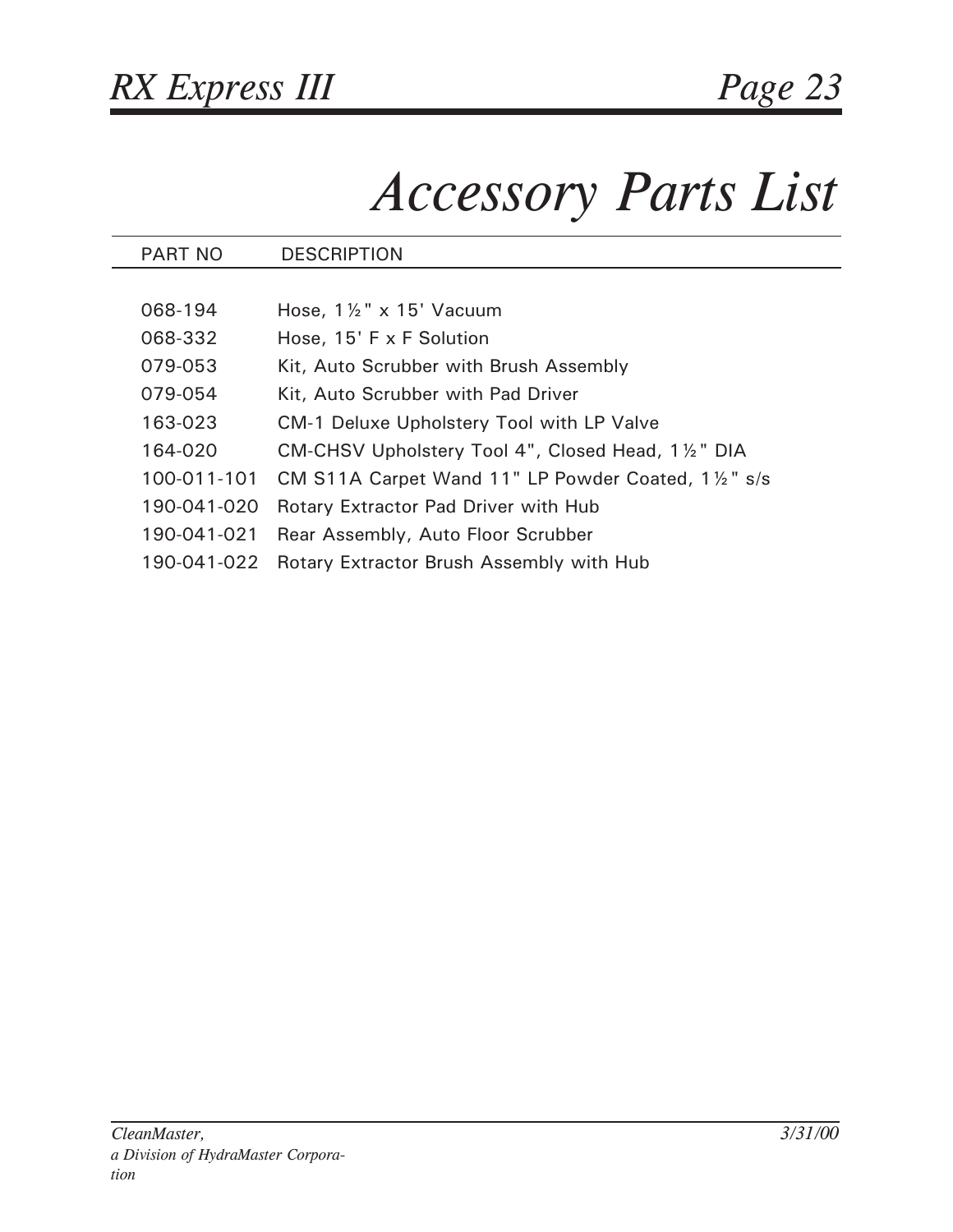### *Wiring Diagram*

Figure 1.5 **RX Express Wiring Diagram** D4551 Rev —

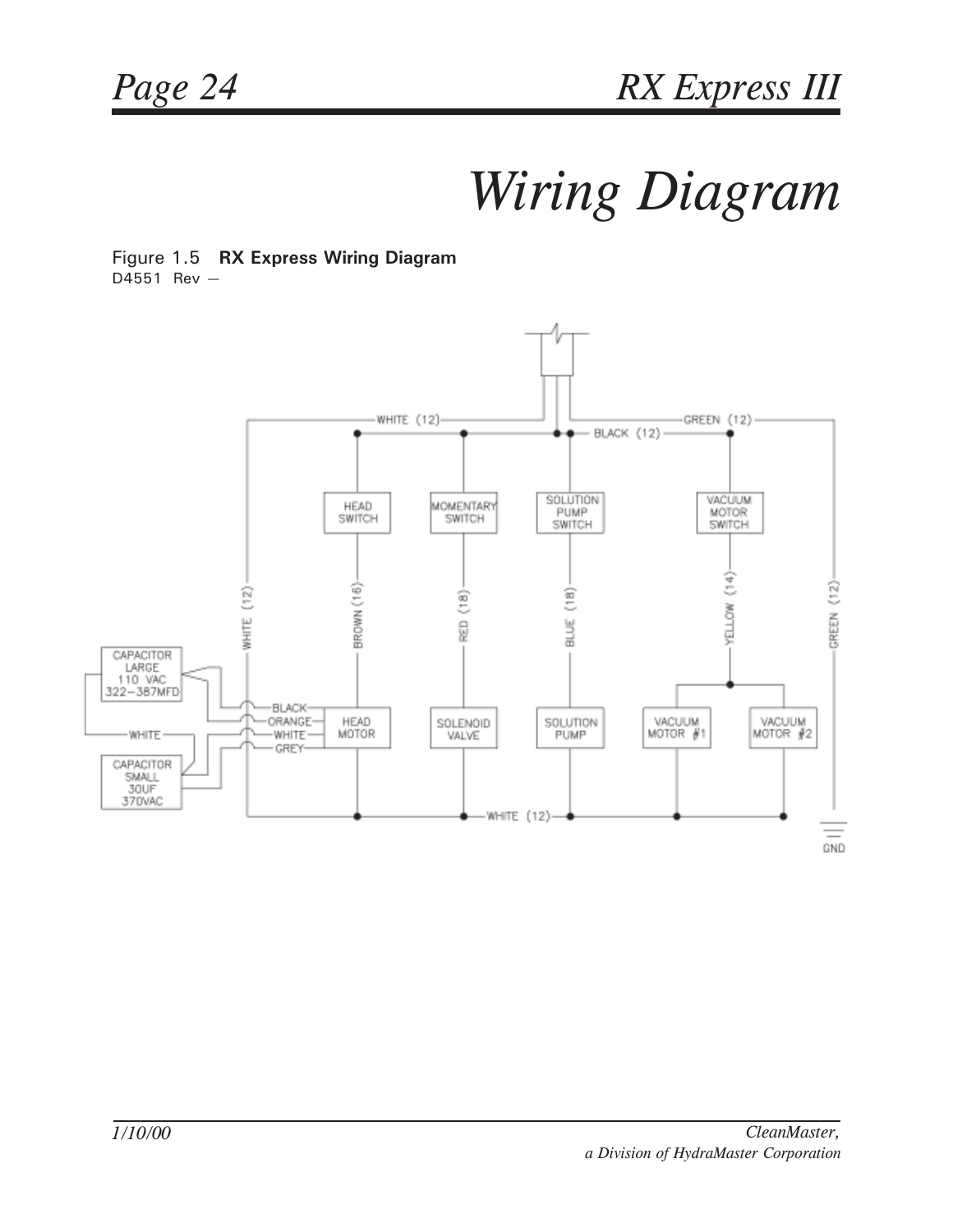### *Warranty Repair Policy*

When requesting warranty information, call or write and provide the following information:

- 1. When and where the equipment in question was purchased.
- 2. Model and serial number of the machine.
- 3. Part number and description of the part.
- 4. Description of failure or defect.

Upon receipt of the above information, a **Material Return Authorization** will be issued.

All packages should be prepaid and clearly marked with the Material Return Authorization Number. If these conditions are not met, shipment will be refused.

After evaluation, the item(s) will be repaired or replaced at our discretion.

If failure or defect is the result of physical abuse, or if the warranty period has expired, repairs will be charged to the customer.

For service, contact the distributor where the machine was purchased or call our Customer Service Department.

Monday through Friday • 8:00 am to 5:00 pm PST

Parts and Service FAX: (800) 426-4225

Parts: (425) 775-7276 Service: (425) 775-7275